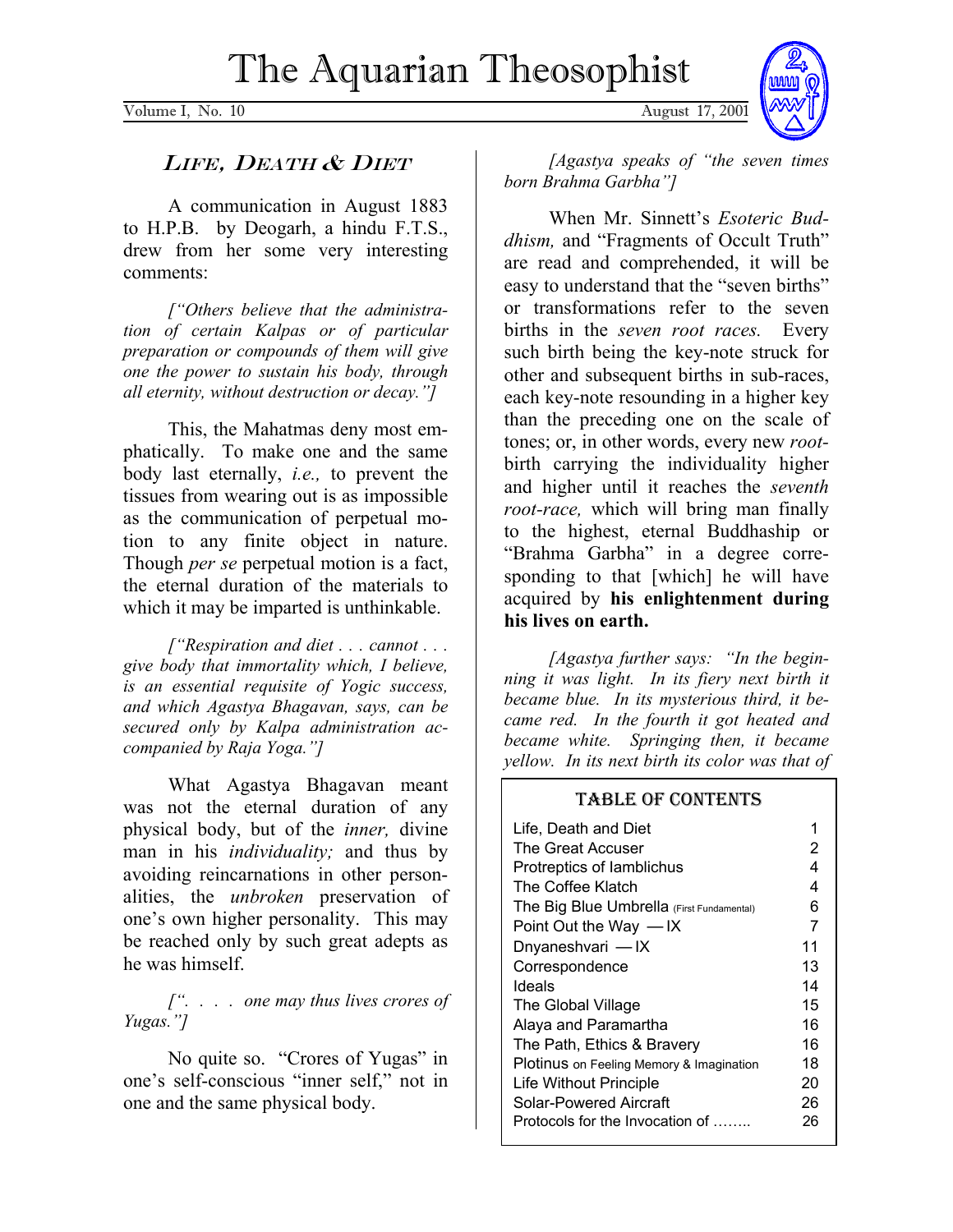The Aquarian Theosophist, Vol. I, #10 August 17, 2001 Page 2

*the feathery peacock. In its seventh and last, it became, indeed, an egg-colored crystal."]*

The meaning of this is simple enough to him who has studied the theory of rebirths in the Esoteric doctrine. This gradation and change of colours refers to our **physical and moral constitution** on the various seven planets and

in the seven root races.

Planet **A**, corresponds to pure *light* — the essence of man's primeval body when he is all spiritual;

on planet **B** man becomes objective —assumes definite colour;

on **C**, he becomes still more physical — hence red, the red-earth or Adam Kadmon, being the material acquired by the monad in the preceding world prior to being developed as man—on this Earth;

on planet **D,** white, the colour containing an equal proportion of spirit and matter;

on **E,** he is yellow — (relating to the Yogi's robe) more spiritual;

on **F,** he is fast approaching "the peacock" colour, that bird being the emblem and *vahana* of Saraswati, the goddess of universal occult wisdom; while in the **seventh and last birth** man's aura is compared to that of an egg-coloured  $crystal$  — pure crystalline<sup>1</sup>, purity being the attribute of *God-Man.*

(Extracted from "Yoga and Kalpa," *The Theosophist,* Vol. V. pp. 77-79, *Collected Works, Vol. vi,* pp. 13-15.)

1 Remember those crystal radio sets for children — you could scratch the crystal and pick up radio broadcasts. Crystals are mysterious and our mind is compared to a "crystal" more than once in the philosophy:

the minds of those who live at the end of Kali Yuga shall be awakened and become as pellucid as crystal. The men who are thus changed . . . *shall be the seeds of* human beings, and shall give birth to a race who shall follow the laws of the Krita age, the age of purity.  $[SDI, 378]$ 

The minds of those who live at that time shall be awakened, and become as pellucid as crystal. "The men who are thus changed by virtue of that peculiar time (the sixth race) shall be as the seeds of other human beings, and shall give birth to a race who shall follow the laws of the Krita age of purity"; i.e., it shall be the seventh race, the race of "Buddhas," the "Sons of God," born of immaculate parents.  $[SDII, 483]$ 

# The Great Accuser

Near the bottom of the descending passage of the great pyramid, set into the solid masonry, may be seen a white stone upon which are rudely engraved certain hieroglyphics. Upon washing away the dust of ages, upon either edge of the tablet there was found an outline of the sacred cow. On the right horn of each was the red comb of the cock, and on the left horns a bunch of peacock feathers. By pressure here and there along the margin of the tablet a yielding point was at length found and the tablet swung slowly into the passage, revealing a rude sarcophagus. The coffer contained a mummy, bearing on its blackened surface the same emblems found on the tablet, and a small roll of papyrus gave the following explanation.

During the construction of the great pyramid there continually hung upon the steps of the workmen one who came at last to be known as the Great Accuser. Vanity sat upon his brow like a crown of peacock feathers, and he claimed to be of higher caste than any of the real work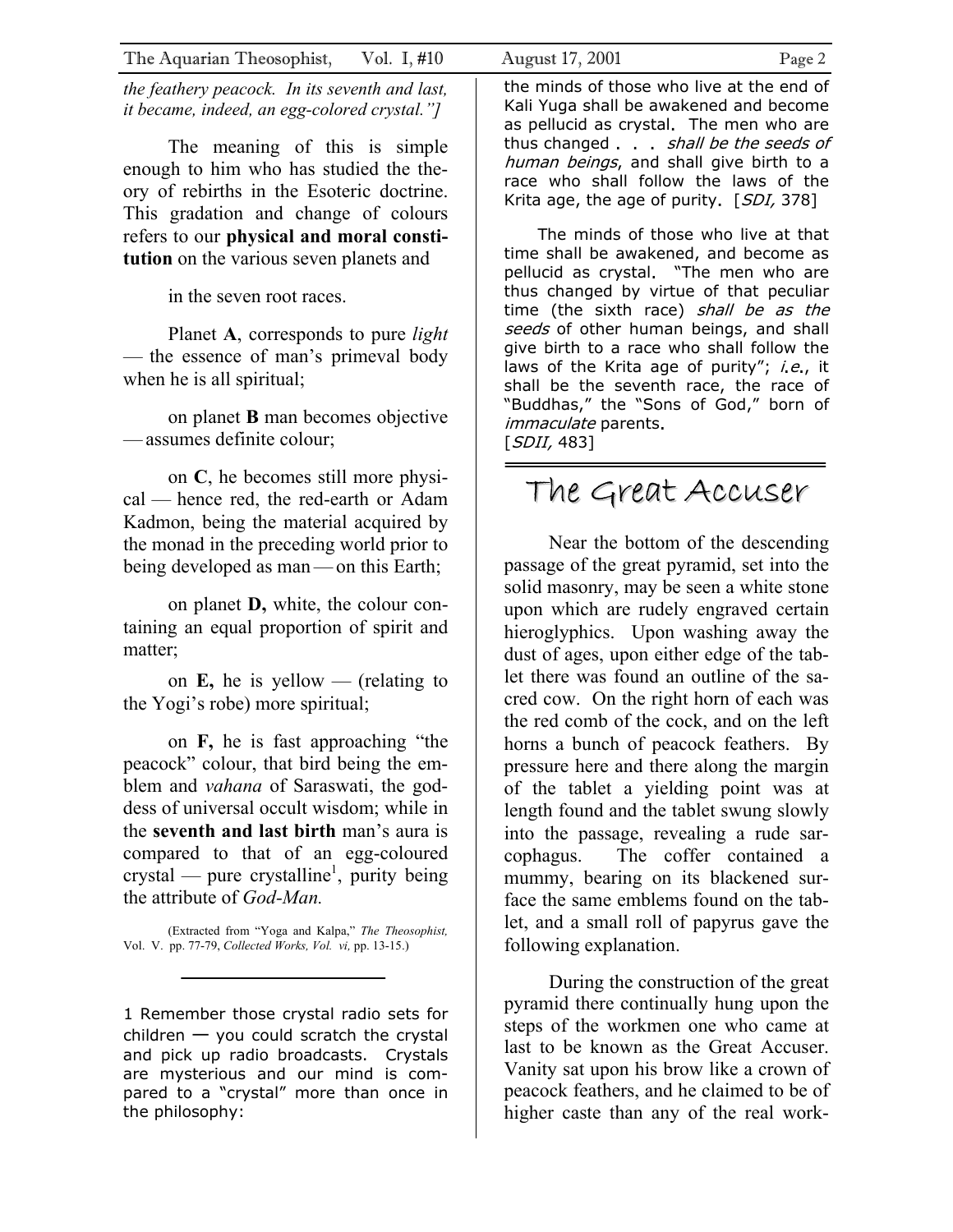men, and that by divine right he should be placed over them and at the head of the Temple. He was repeatedly informed that every avenue was open to him, and that in the Order of the Pyramid he was highest who served best. The Great Accuser engraved many tablets and wrote many scrolls, reminding the reader in every line of his own greatness and Godgiven mission to lead and to command. Nothing came amiss to him, for he claimed that genius such as his had many needs, and so it really seemed. In early youth he had been under instruction of the "brothers of the shadow," and had become Grand Master of their art, whose motto was "suppressio veri, suggestio falsi." Steeped to the very lips in lechery and lying, bold and shameless in his daily life, knowing every sinuosity of sin, he could the better accuse the innocent and paint to the last vulgar detail his own debaucheries while falsely charging them on others. He made no concealment, of his vices, but shamelessly gloried in them. If thousands only spoke his name, he cared not whether fame or infamy trimmed the lamp that fed his vanity. He forced his way into the courts of the temple, donned the robes of the high priest, and substituted Bacchanalian rites for the sacred fire of Truth that flickered and went out in his presence. When women, lured ignorantly to his snares, protested their allegiance to hymeneal altars and refused the sacrifice, he roared with laughter, and praised their virtue in the "tests of initiation." Scorning the execration he had won, he determined to "be crowned hierophant. "Give me your suffrages," he cried, "ye scum of all the earth. I, only I am fit to lead and rule.Refuse my wish, balk my high ambition, and I will blast ye all, and hurl stone from stone of your old pyramid." The pyramid rose, pile upon pile, till into its mighty mass were wrought the secret art, the music of the spheres fixed in stone. Patiently the workmen toiled, leaving all

gates ajar, that the poor deluded soul might enter, if he would, knowing well the outcome of their toil, and that none could be refused, even at the eleventh hour, who knocked in the right way.

It was then that his mission as the Great Accuser grew upon the would-be hierophant. Alike to him were youth and age, man or woman, friend or foe. Turning to the record of his own dark soul he hurled the filthy fragments broadcast, massing the residue of venom on those to whom he had often knelt in homage and lauded to the skies, and whose only sin consisted in refusing him suffrage when be sought the crown of hierophant. Rule he could not, not even himself; then ruin dire! If not fame, then infamy! So he became the Great Accuser, making each step of his, as deeper in his moral mire he sank, an accusation against another.

Here the papyrus was defaced by time, and no more was learned.

Tradition says that every age, when man seeks higher knowledge, is thus beset by those who play at fast and loose: demanding all for self, and bent on rule or ruin, they become at last the Great Accuser; the karmic record of their lives, distorting, like a crooked mirror every shape, and changing even the face of an angel into a filthy image of his own. Karma-Nemesis never slumbers, and never dies. just as the name of Judas goes down the corridors of time as one of the twelve apostles, even so when the pyramid is completed, a peacock's feather engraven on stone in a dark recess *preserves the* lasting record and the awful Karma of the Great Accuser.

Know ye not that it was written by one of old, "Whosoever shall fall upon this stone, shall be broken, but upon whomsoever this stone shall fall, it shall grind him to powder." And again, "He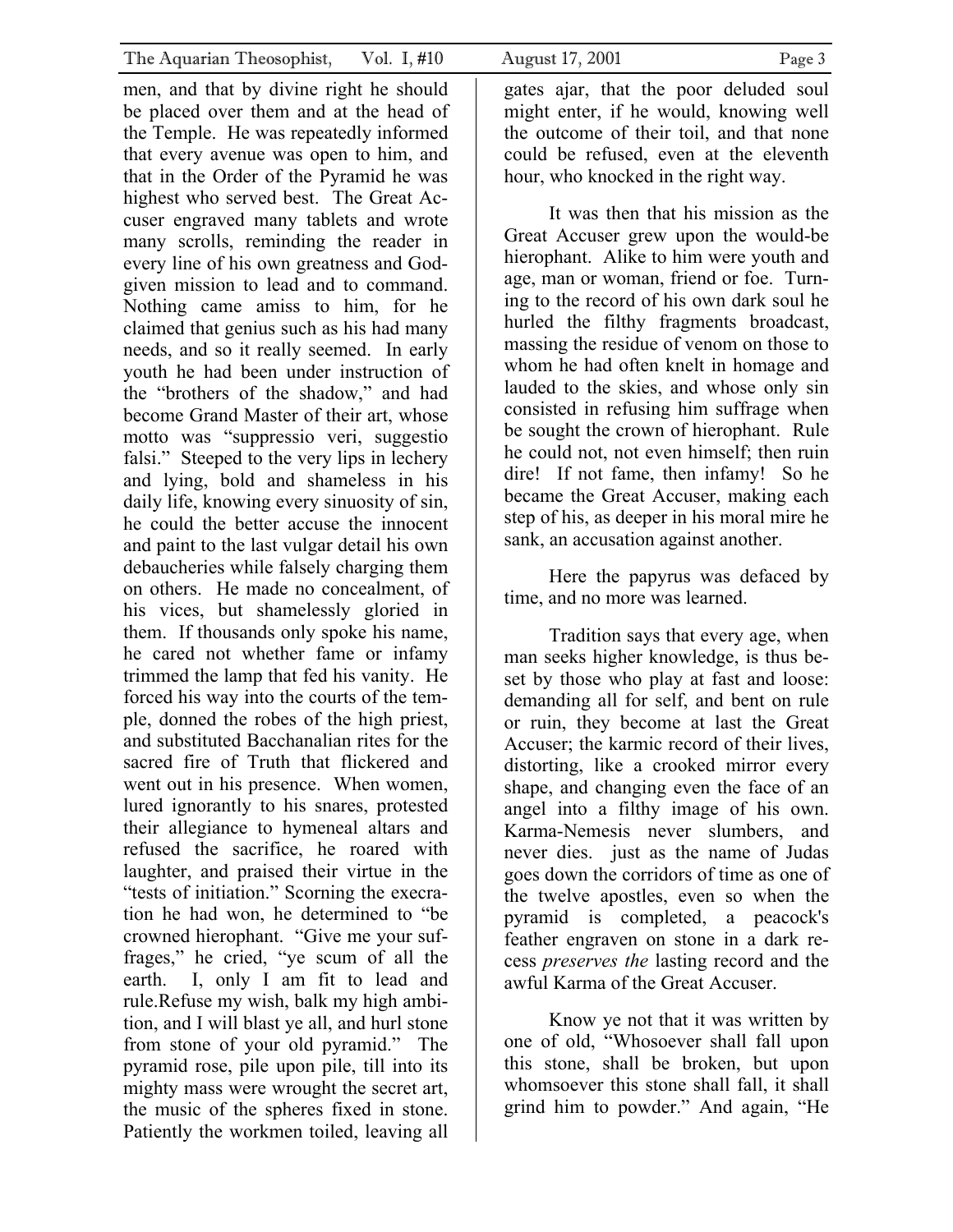who would be greatest among you let him be the servant of Truth."

VERITAS SWARA, F.T.S

FROM THE

## Protreptics of Iamblichus

S we live through Soul, it must be said that by<br>the Virtue of this we live well; just as because we see through the eyes, we see well through the virtue of these.

It must not be thought that gold can be injured by rust, or virtue by baseness.

We should betake ourselves to virtue as to an inviolable temple, in order that we may not be exposed to any ignoble insolence of soul with respect to our communion with, and continuance in, life.

We should confide in Virtue as in a chaste wife: but trust to Fortune as to an inconstant mistress.

It is better that virtue should be received accompanied with poverty, than wealth with violence; and frugality with health, than voracity with disease.

An abundance of nutriment is noxious to the body; but the body is preserved when the soul is disposed in a becoming manner.

It is equally dangerous to give a sword to a madman and power to a depraved man.

We shall venerate Divinity in a proper manner if we render the intellect that is in us pure from all vice as from a certain stain.

A temple indeed should be adorned with gifts, but the soul with discipline.

As the lesser mysteries are to be **delivered before the greater, thus also** discipline must precede philosophy.

The fruits of the earth indeed are annually imparted, but the fruits of philosophy at every part of the year.

As land is especially to be attended to by him who wishes to obtain from it the most excellent fruits, thus also the greatest attention should be paid to the soul in order that it may produce fruit worthy of its nature.

THE COFFEE KLATCH

**Coffee-Maker**: I once read a statement that England was cursed to be a country of shop-keepers. Was quite puzzled at the time, but think maybe I'm beginning to understand.

**Student:** Caution! What you say, the walls have ears! And besides we are in the midst of our Shakespeare festival.

**Coffee Drinker:** Come on, Student Shakespeare wasn't the only writer worth idolizing. Some keep their wares secret until after they die — Dag Hammarskjold for example:

#### In the Darkness & Silence

"We are not permitted to choose the frame of our destiny. But what we put into it is ours. He who wills adventure will experience it — according to the measure of his courage. He who wills sacrifice will be sacrificed — according to the measure of his purity of heart.

Never let success hide its emptiness from you, achievement its nothingness, toil its desolation. And so keep alive the incentive to push on further, that pain in the soul which drives us beyond ourselves.

Whither? That I don't know. That I don't ask to know.

**\* \* \*** 

To be governed by that which comes alive when we have ceased to live  $-$  as interested parties or as know-it-alls. To be able to see, hear and attend to that within us which *is* there in the darkness and the silence." (*Markings*)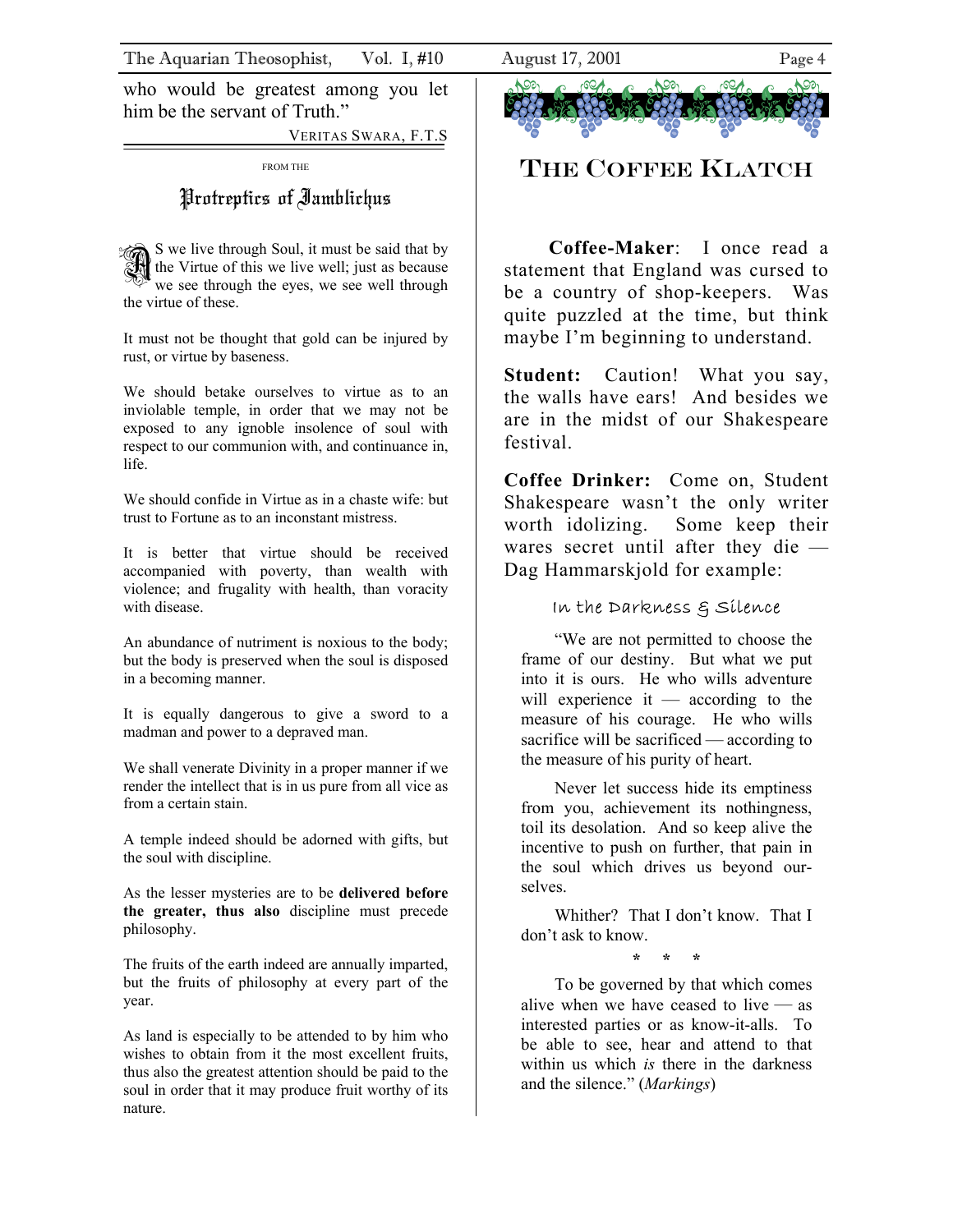In the end, it is up to each student to answer these questions for him/herself. Only we can decide if theosophy seems right to us. And if we so decide, then we know for sure that HPB was a shining light in our world, an example that we can feel sure about emulating.The mind can understand, but only the heart can really know.

**Person tapping table:** The only way to answer that question is first, to come to know HPB herself as well as you can; then, use whatever intuitive awareness that step brings to distinguish between the HPB you have come to know through a direct study of her work and the HPB of historical opinion and literary critical bias.

 There is no scholar or expert among us who can offer ANYTHING BUT opinions, since NO ONE alive today witnessed the exact facts of her life. All anyone CAN do is reiterate those pieces of history that seem the most likely to them.

So what is one to do?

 Begin by committing at least a year of your life to the direct study of HPB's legacy. Her writings. There will be a part of you (the intuitive part) that will grow to meet and know the intuitive part of her. Her power and DEEP RING OF TRUTH is still alive in her words. It is a given in literary undertakings, that the enduring quality of ones creative efforts is in direct proportion to the writer's capacity to sustain their consciousness in an overwhelming sea of transcendent awareness. All the Bibles of the world, Plato and the great phi-

give us courage, but Space is so abstract I wonder how its twin — *Adventure* would get born. In her "Meditation Diagram," she directs the Meditator to imagine his life as:

Perpetual Presence in imagination in all Space and Time.

From this originates a substratum of memory which does not cease in dreaming or waking. Its manifestation is courage.

With memory of universality all dread vanishes during the dangers and trials of life.

**Coffee Sipper:** Perhaps you are taking it too literally.

**Person at the Back:** The most we can do is opinionate and kow-tow our way around statements like that. The only way to know whether it's fake or real is to burn it in, like a vow or promise and march away with it in our heart rather than on our lapel.

## **Pensive person stirring her coffee:**

Well Blavatsky was accused of being a fraud wasn't she? Why take every syllable so serious?

**New customer ordering tea:**  Whenever someone comes to spread light on our poor dark planet, the darkness attempts to overwhelm them. HPB was no exception, and she suffered greatly from attacks of this nature. But if we study what she gave us, and it seems true to us, seems to answer some of the unanswerable questions that strive in our lives to make sense of it all, if her words, and the words of her Teachers, strike a chord in our hearts, then perhaps we can reserve judgement of the messenger, and assume at least that she was sincere and blameless, and that her work will endure,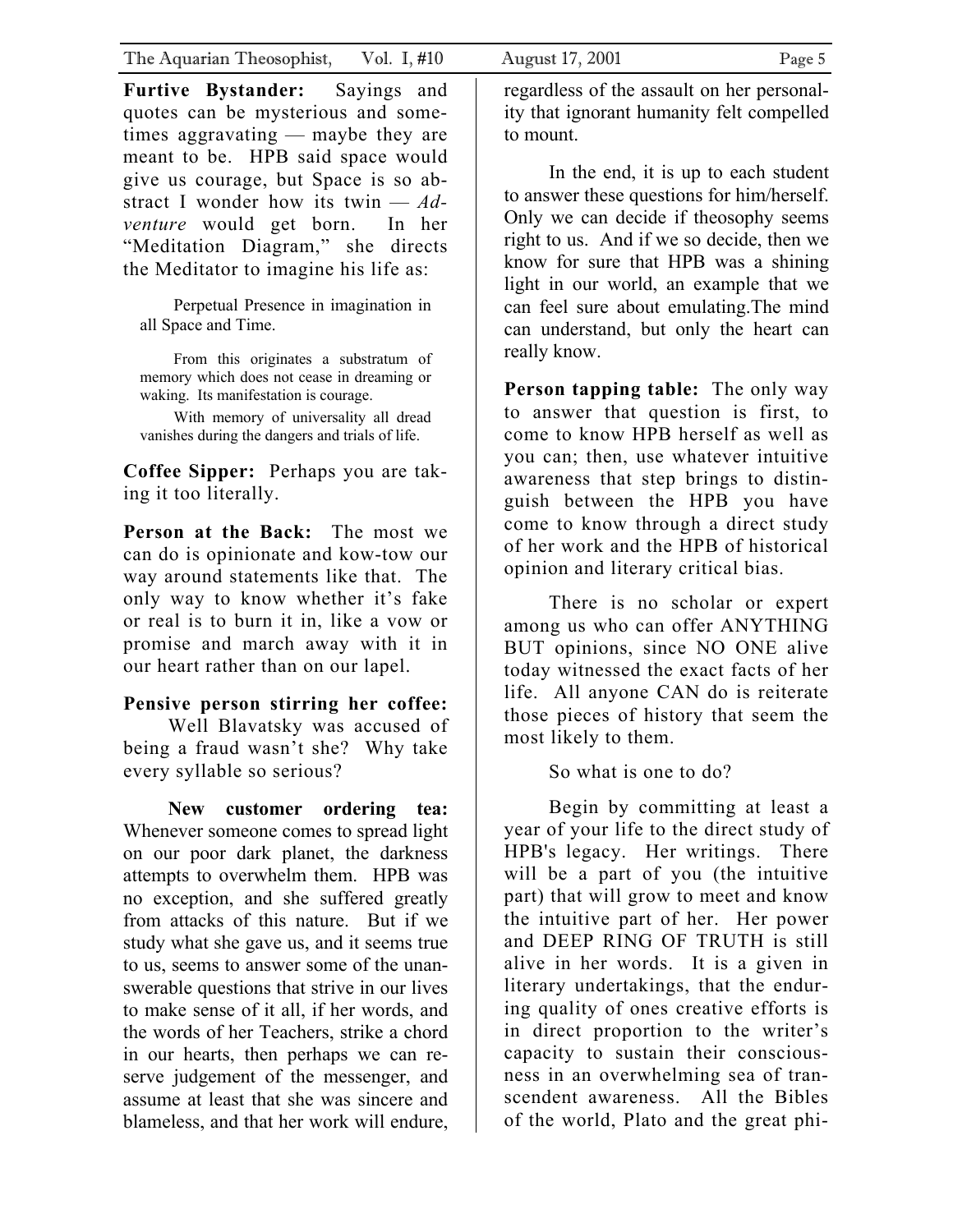losophers, Shakespeare and all the great poets, had this one thing in common, ENDURING SPIRITUAL INSPIRATION. Perhaps I should say, that they were inspired at such high levels of awareness, that the inner meaning of their work has endured the test of time, relatively uncorrupted. Theirs, is the kind of work you should seriously seek out for your own personal study. And, amongst the writers of the metaphysics of BEING/BENESS, Blavatsky will be some of the very best company one can find. Begin with something easily approached. Key to Theosophy and Isis Unveiled are recommendations I would make. Study seriously for a year or so and then, when the inner you is beginning to awaken and listening to the echo of her living words, ask yourself, was the writer of these words, a fraud?

**Coffee Sipper:** I thought she might be a fraud myself until I read this quote from the *S.D.* Odd?! How a single statement can steal you're heart away without you knowing exactly why!

And here**,** we must be allowed a last remark**.** No true theosophist**,** from the most ignorant up to the most learned**,** ought to claim infallibility for anything he may say or write upon occult matters**.**  The chief point is to admit that**,** in many a way**,** in the classification of either cosmic or human principles**,** in addition to mistakes in the order of evolution**,** and especially on metaphysical questions**,** those of us who pretend to teach others more ignorant than ourselves—are all liable to err**.**  Thus mistakes have been made in "Isis Unveiled**,**" in "Esoteric Buddhism**,**" in "Man**,**" in "Magic**:** White and Black**,**" etc**.,** etc**.;** and more than one mistake is likely to be found in the present work**.**  This cannot be helped**.** For a large or even a small work on such abstruse subjects to be entirely exempt from error and blunder**,** it would have to be written from its first to its last page by a great adept**,** if not by an Avatar**.** Then only should we say**,** "This is verily a work without sin or blemish in it!" But**,** so long as the artist is imperfect**,** how can his work be perfect? "Endless is the search for truth!" Let us love it and aspire to it for its own sake**,** and not for the glory or benefit a minute portion of its revelation may confer on us**.**  For who of us can presume to have the *whole* truth at his fingers' ends**,** even upon one minor teaching of Occultism?



## THE BIG BLUE UMBRELLA

#### THE FIRST FUNDAMENTAL

The One Element never was, never will be anything, but the One Element**.** But seven forms of perception are possible in every part of that One Element; seven forms of action are possible; therefore, seven forms of results are possible**.** While we cannot define the Absolute, yet, if we apply this same process and reverse the Three Fundamentals, we shall not find it difficult to realize that, no matter what we do, behind our doing is That. ….

Very well. How are we to know the First Fundamental**?** How are we, to realize it**?** Through the Second how else**?** What is the Second Fundamental**?** It is Nature's law of equilibrium**.** If I act in equilibrium with Nature, if, in the words of *The Voice of the Silence*, I "help Nature and work on with her," I will understand the First Fundamental; I will know the First Fundamental; I will realize the First Fundamental, because I will consciously be the First Fundamental.  $(JG)$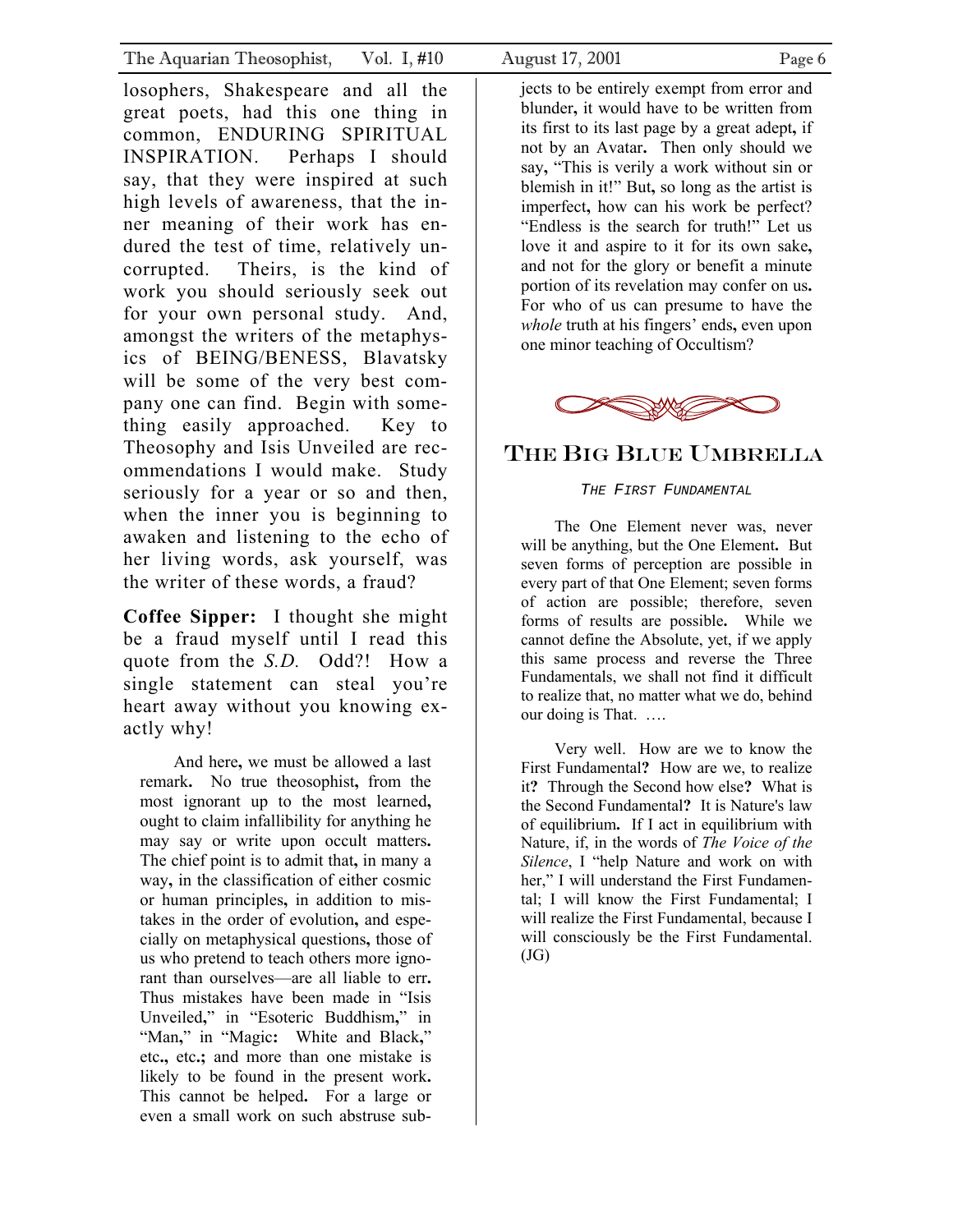## POINT OUT THE WAY

**IX** 

QUESTIONS ANSWERED AT AN INFORMAL "OCEAN " CLASS

Chapter III

I. — The Sevening of Cosmos

**Question:** On p. 23 (P. 23 Am. Ed,), at the bottom, Mr. Judge writes:

The earth is one of seven globes in respect to man's consciousness only, because when he functions**-**on one of the seven he perceives it as a distinct globe and does not see the other six.

 What is meant by "in respect to man's consciousness only"! When we are in another state of consciousness, are we on another globe?

**Answer:** All that we can see is one thing at a time, and what we are now seeing is the universe, isn't it**?** But we are in fact seeing the universe, so to say, through the eyes of only one of our seven principles; that is, the fourth one**.** Whenever the opposite principle becomes active, the fourth principle goes to sleep, and then we see the universe with the eye of Spirit instead of with the eye of desire**.** We can't see the universe, except from one point of view at a time**.** At present we are seeing the universe from the human point of view  $-$  waking human consciousness**.** Now, tonight we go to sleep; it is the same "we," and we see the universe, but we do not see nearly as much of it; we do not even know that we are looking at something else**.** In fact, we aren't looking at something else — we are looking at the same universe from the point of view of the astral consciousness instead of the waking consciousness**.** After we die, it is the

same "we.," the same universe, but we are looking at it from a different point of view and we see another world.

 As a matter of fact, the universe can be**-**looked at in seven different ways) and those seven different ways are called the seven globes of our planetary chain**.** The universe is always **a study in consciousness,** and nothing else**.** An ant is as much Life, as we are and in a sense is much more intelligent, because it has no politics, no government and no religion, and — it knows its business! How different this same universe of ours must seem to an ant**.** How different this universe must seem to the Life locked up in the stone — the same universe, the same consciousness, in a stone**.** How different this universe looks to us when we are happy, from the way it looks when we are unhappy; how different it looks when we are in love, from how it looks when we think nobody cares for us, nobody loves us! It is the same universe all the time, the same Self all the time, but the universe looks utterly different according to the point of view, or the **state of consciousness.**

**Question:** Mr. Judge says that everything in nature is sevenfold.

**Answer:** But the statement is not that everything in the universe has all its seven principles *active* at the same time**.** It is in man alone that all the seven principles may become active, but in order for all seven to become active at once, they must be unified**.**  How many principles has a Mahatma**?** One**.** He has Atman, and since Atman is the source of all the principles, he emits the principles as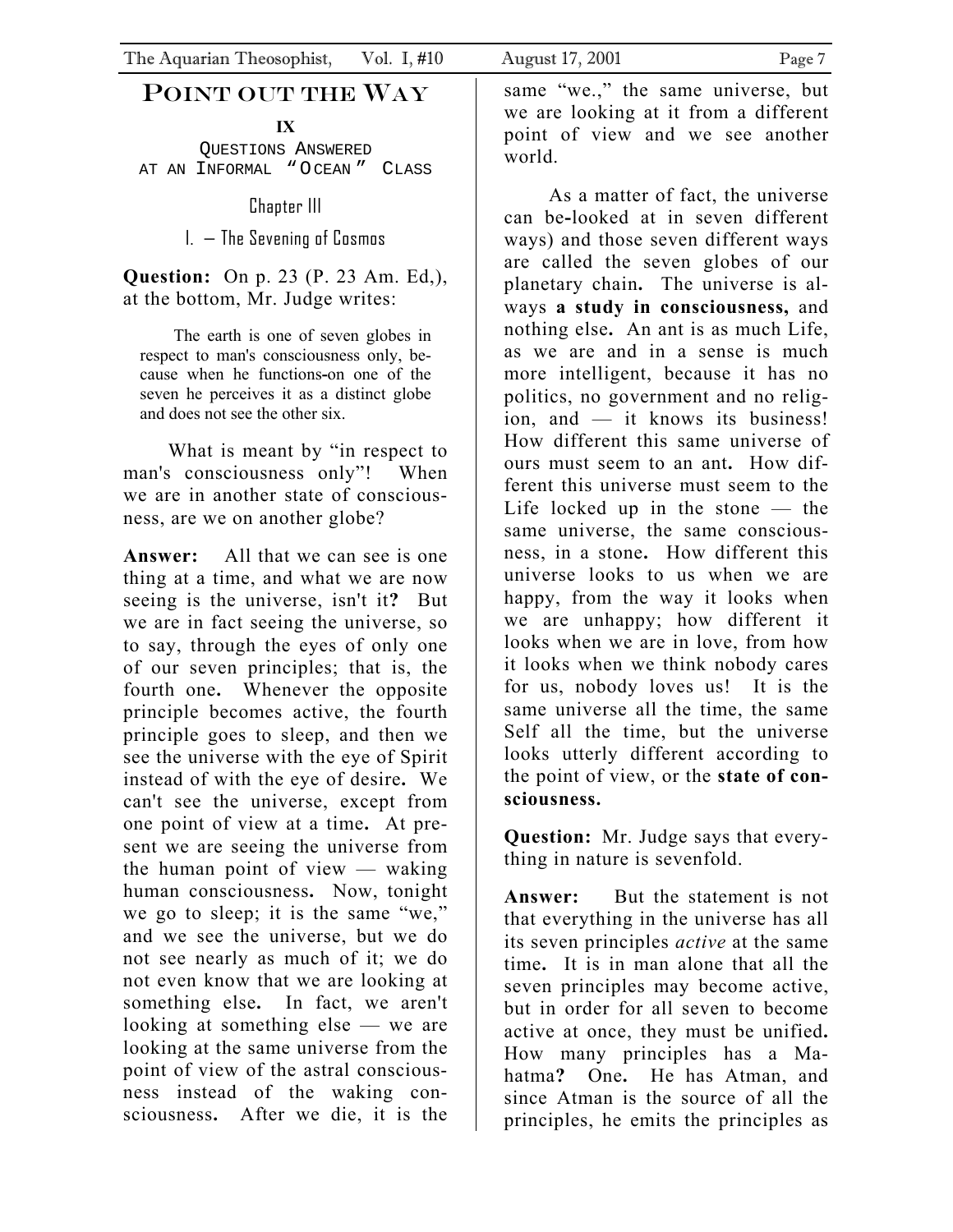the occasion requires**.** How many kinds of lever is our body**?** All kinds of levers**.** Is our body a lever**?** No, but it can at once be used as a lever of the first, the second, or the third class.

 Take, say, what we call the mineral kingdom: only one principle is active, and that principle is active only as our body is active when we are asleep — it is only breathing**.**  Take the vegetable kingdom; it is clear to one who studies it from the stand**-**point of consciousness that .the same consciousness which, in the mineral kingdom, is sound asleep externally  $-$  is, in the vegetable kingdom, beginning to dream**.** Then take the animal creation as a whole; it has identically the same consciousness as manifests in the other kingdoms**.** At times it is asleep and at times it is dreaming**.** Animal consciousness is mostly dreaming; but fitfully. Under shock, it will wake for a second, like a flash of lightning**.**  We know electricity can make a flash of lightning, or the steady glow of lights in a room**.** Come to man: he has his period of waking consciousness, that is, Self**-**consciousness, and his period of animal consciousness; but, when his human consciousness is active, his animal consciousness is dreaming or asleep. When his animal consciousness is active, his vegetative and human aspects of consciousness are asleep or dozing**.** We pass up and down the four states, mineral, vegetable, animal and human, and don't notice that we are doing it.

**Question:** What is meant by a Manvantara being "A period between two men?"

**Answer:** To answer that question, we have but to turn back to the first chapter of the *Ocean*, where Judge says that the one object of these mighty waves of evolution called Manvantaras is the production of perfect man**.** So a Manvantara, the whole vast panorama, is soul and spirit ever evolving towards one object, and when that object is achieved, for as many as possible then, according to the second chapter, that Manvantara is over: its crop is perfected men or Mahatmas**.** Next is a period of rest, and again there is a new mighty wave of evolution, all being Soul and spirit, once more evolving with the same object of producing a new crop. So there is a crop of men, meaning perfected men, in this Manvantara and a crop of perfected men in another Manvantara the period between one crop of men and another being a "Manvantara."

**Question:** On p. 27, Mr. Judge states: **—**

Between the end of any great race and the beginning of another there is a period of rest.

 What is the nature of that rest, and are there any records of it?

**Answer:** Between the great races, of which there are seven in each Round, there is a period of rest, when all the active principles of this plane cease to be Active, and this plane goes to sleep. The analogy between Pralaya and this period about which the question is asked — which H.P.B. calls "obscuration" — is the same analogy as that between death and sleep. Our Earth Chain dies every so often; when it dies, it dissolves, just as our body does, to be re**-**formed just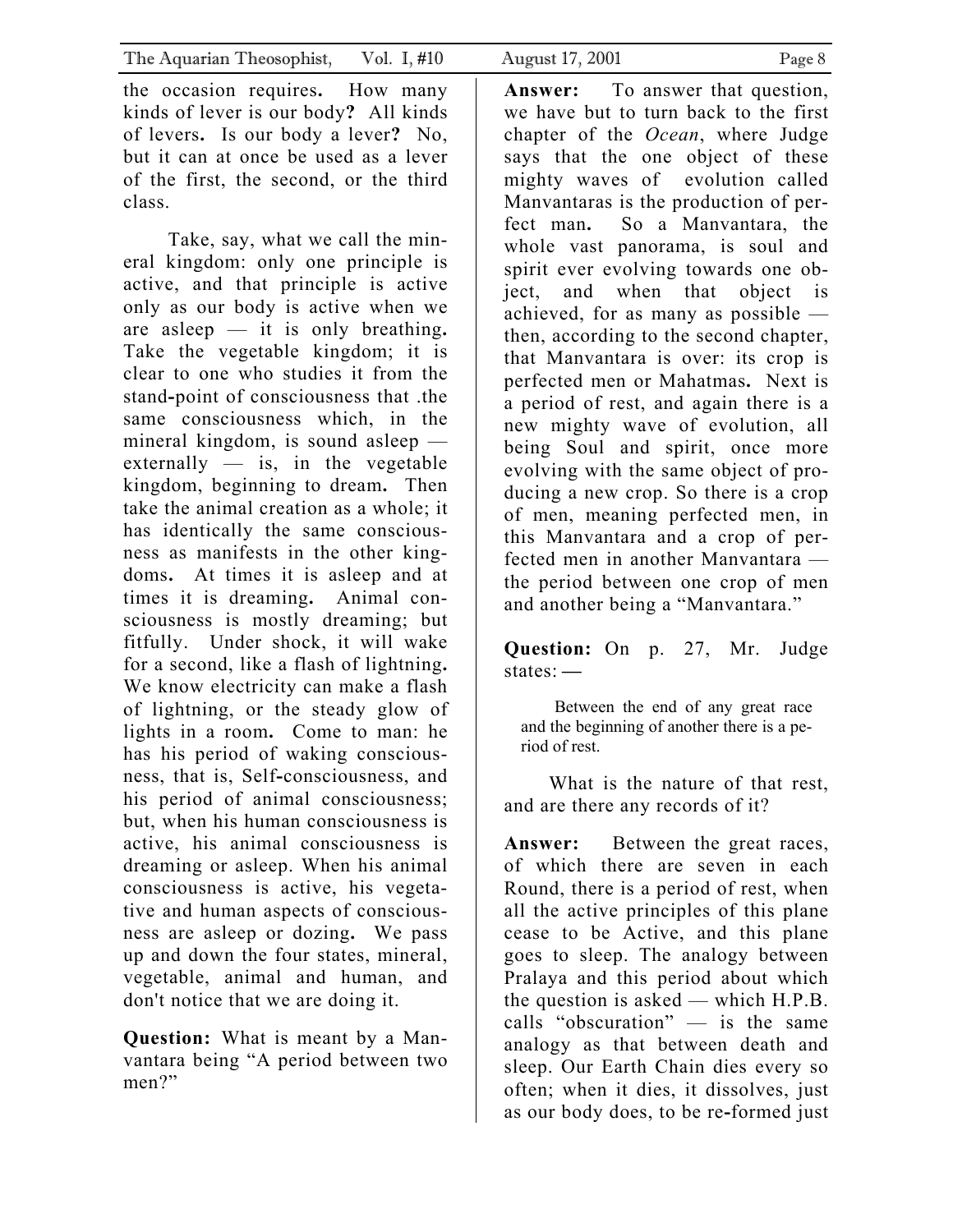| The Aquarian Theosophist, Vol. I, #10                                                                                                                                                                   | August 17, 2001<br>Page 9                                                     |
|---------------------------------------------------------------------------------------------------------------------------------------------------------------------------------------------------------|-------------------------------------------------------------------------------|
| as a reincarnating body is formed.                                                                                                                                                                      | the spiritual line of evolution; the                                          |
| But the earth, so far as we know,                                                                                                                                                                       | two lines conjoined by the descent of                                         |
| sleeps between the great races. What                                                                                                                                                                    | the reincarnating $Ego$ — Manas —                                             |
| becomes of us? We go to another                                                                                                                                                                         | into a form of matter, and we have                                            |
| globe, just as we go to another globe                                                                                                                                                                   | the universe as it is now.                                                    |
| or state of consciousness in dream, in<br>sleep and after death. We may go to<br>the globe below this or we may go to<br>the globe above this, as the case may<br>be; but the self-conscious egos leave | <b>QUESTION:</b> How can such a<br>process be a matter of knowledge to<br>us? |
| the globe between races.                                                                                                                                                                                | <b>Answer:</b> Several statements are                                         |
| If we regard the universe and                                                                                                                                                                           | made suggestively in The Secret Doc-                                          |
| man as consisting in their perfection                                                                                                                                                                   | <i>trine</i> , as that the collective con-                                    |
| during manifestation of seven ele-                                                                                                                                                                      | sciousness of the Manus — or call it                                          |
| ments, and all the beings in that uni-                                                                                                                                                                  | Universal Mind, which is the same                                             |
| verse as seven-principled beings,                                                                                                                                                                       | thing — embraces the interminable                                             |
| then it can be seen that these seven                                                                                                                                                                    | eternities of all the past; also that                                         |
| globes relate to the seven fundamen-                                                                                                                                                                    | there must be beings so high that they                                        |
| tal elements into which everything                                                                                                                                                                      | can view in retrospect, that is, from                                         |
| can be reduced and to the seven fun-                                                                                                                                                                    | the stand-point of what we would call                                         |
| damental principles - our basis of                                                                                                                                                                      | memory, the whole period of evolu-                                            |
| collective action or manifestation.                                                                                                                                                                     | tion of a given solar system.                                                 |
| The principle that is now active $-$                                                                                                                                                                    | <b>QUESTION:</b> What is meant by $Mu$ -                                      |
| Kama-Manas — did not exist on                                                                                                                                                                           | laprakriti?                                                                   |
| Globe A; Kama-Manas did not exist                                                                                                                                                                       | <b>Answer:</b> Literally, it means the                                        |
| on Globe B, or on Globe C, or D, or                                                                                                                                                                     | root of matter. Oftentimes, you                                               |
| E, or F, or G during the first three                                                                                                                                                                    | know, you can get at the truth by a                                           |
| Rounds, and it did not exist in this                                                                                                                                                                    | process of elimination as well as by a                                        |
| Round until we reached Globe D.                                                                                                                                                                         | process of addition. Now consider                                             |
| Kama was then utterly different, in                                                                                                                                                                     | the universe; it is enormously com-                                           |
| the same way that the flesh of our                                                                                                                                                                      | pound, whether regarded physically                                            |
| bodies, although matter, is utterly                                                                                                                                                                     | or metaphysically; it is highly com-                                          |
| <i>different</i> from the chemical elements                                                                                                                                                             | plex. Suppose we begin dissolving it                                          |
| from which it has been derived.                                                                                                                                                                         | just as we dissolve things chemically.                                        |
| S <sub>o</sub>                                                                                                                                                                                          | Into how many elements can we dis-                                            |
| Kama, the principle of action, in the                                                                                                                                                                   | solve it? According to the teachings                                          |
| kingdoms below man, is just as dif-                                                                                                                                                                     | of Theosophy, the whole universe                                              |
| ferent from that same Kama in man                                                                                                                                                                       | and everything in it can be finally                                           |
| as our flesh is different from the                                                                                                                                                                      | dissolved into seven elements. How                                            |
| chemical elements. Until the two                                                                                                                                                                        | about those seven elements?                                                   |
| lines of evolution — the physical and                                                                                                                                                                   | Can                                                                           |
| the spiritual — were conjoined in the                                                                                                                                                                   | they be dissolved? Yes, they also                                             |
| same form, we had no Kama-Manas;                                                                                                                                                                        | can all be dissolved or resolved; into                                        |
| we had the active principle, memory,                                                                                                                                                                    | what? Into one element only. If this                                          |
| in the form of impulse, desire and                                                                                                                                                                      | is the case at dissolution, reverse the                                       |
| habit in the three lower kingdoms;                                                                                                                                                                      | process, and we have manifestation.                                           |
| the Monad, Atma-Buddhi, represents                                                                                                                                                                      | From the One Element proceed suc-                                             |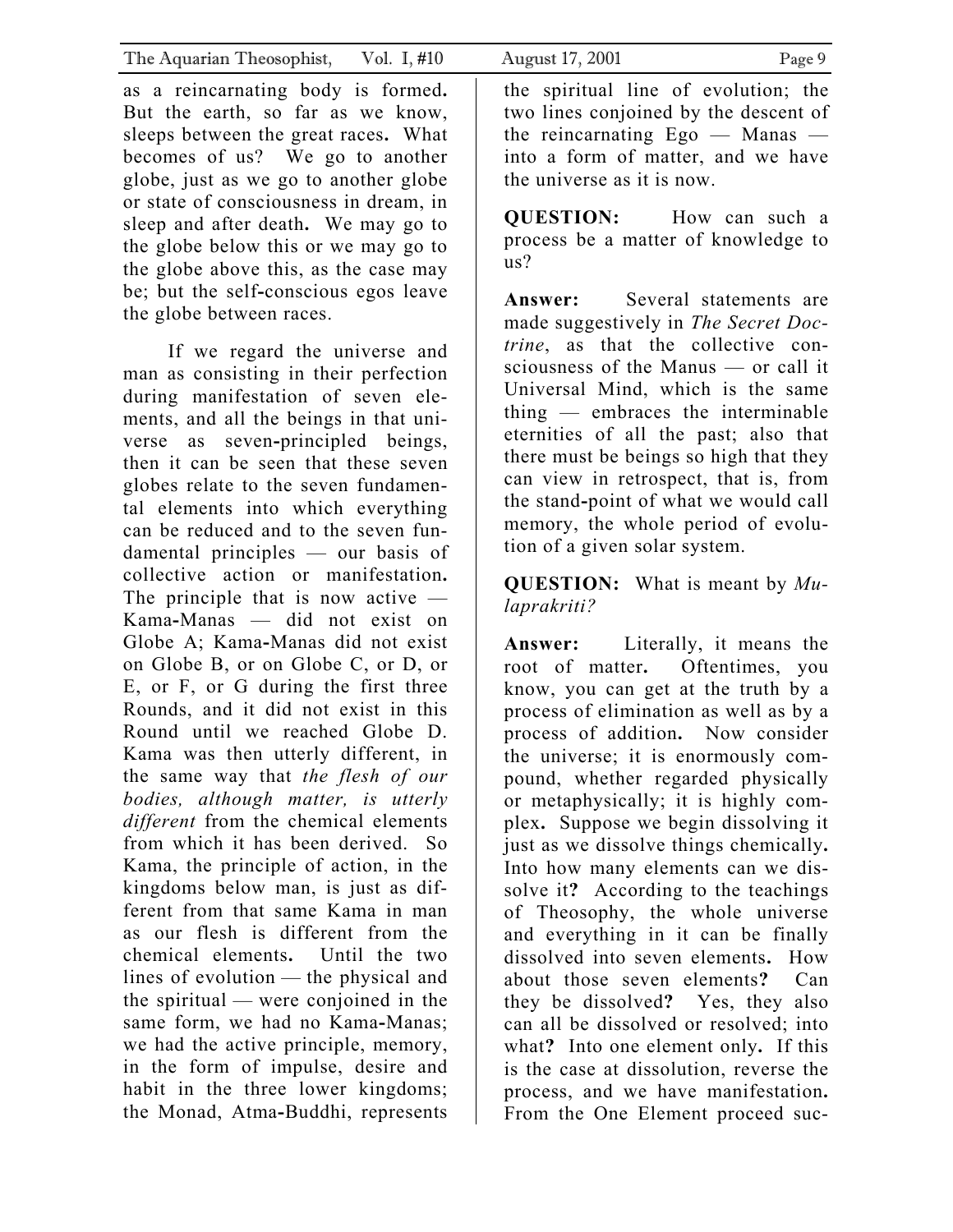cessively seven modifications of that Element, and we, looking at it from this side and not seeing what is on the other side of the seven elements, call the modifications "seven elements." It is seven different modifications within, or aspects of, one and the same Element**.** Then what**?** Then we begin making combinations of those same elements, and finally we have what we have  $-$  a great series of "elements."

 We can get at the problem, decimally very easily, and in truth that is the right way**.** But view it, if we Want to view it, both physically and metaphysically or spiritually**.**  Suppose we use mathematics on the universe, and not any other system of mathematics than the decimal system**.**  (You know some ancient peoples used 7 as the basis for their arithmetic, and others have had 9 as the basis**.** A great many people have had 11, and a few have had  $13 - of$ which one of the survivals is Our idea of unlucky numbers.)

 Let's take the universe as a decimal system**.** Would anybody object to this statement**?** "It makes no difference to me whatever what number you give me; it can consist of ten digits variously combined and variously repeated." No matter how big the number is  $-$  it is made up of ten simple elements or digits**.** And what did all those digits proceed from**?**  From zero, which is *no* number; they all return into zero**.** The ten elements of arithmetic, are 0, 1, 2, 3, 4, 5, 6, 7, 8, 9**.** When we come to examine the digits, we find that the digits are not actually simple integers; 9 is a combination of 8 and 1; also of 7 and 2; also of 6 and 3; also of 5 and 4;  $8$  is not a simple indissoluble number; 8

is a compound of 7 and 1, 6 and 2, 5 and 3, 4 and 4**.** So we can treat every one of our so**-**called digits**.** There is only one number and that which, is no number; but the combination of no number and one number gives us the digits and the combinations of digits, gives us, in fact, all the field of mathematics.

 Apply the same thing precisely to our universe: the One Element never was, never will be anything, but the One Element**.** But seven forms of perception are possible in every part of that One Element; seven forms of action are possible; therefore, seven forms of results are possible**.** While we cannot define the Absolute, yet, if we apply this same process and reverse the Three Fundamentals, we shall not find it difficult to realize that, no matter what we do, behind our doing is That.

No matter what we think, behind our thinking are three things — ourselves, what we know, and, what we assume**.** There is the eternal trinity in us. Many people assume that the source of Nature is different from the source of themselves, and they act on that basis; they do not know it; they believe it. Many people think there is no source to Nature, and they act on that basis. So there is themselves, what they know, and what they believe or assume or do not know. Very well. How are we to know the First Fundamental**?** How are we to realize it**?** Through the Second how else**?** What is the Second Fundamental**?** It is Nature's law of equilibrium**.**  If I act in equilibrium with Nature, if, in the words of *The Voice of the Silence*, I "help Nature and work on with her," I will understand the First Fundamental; I will know the First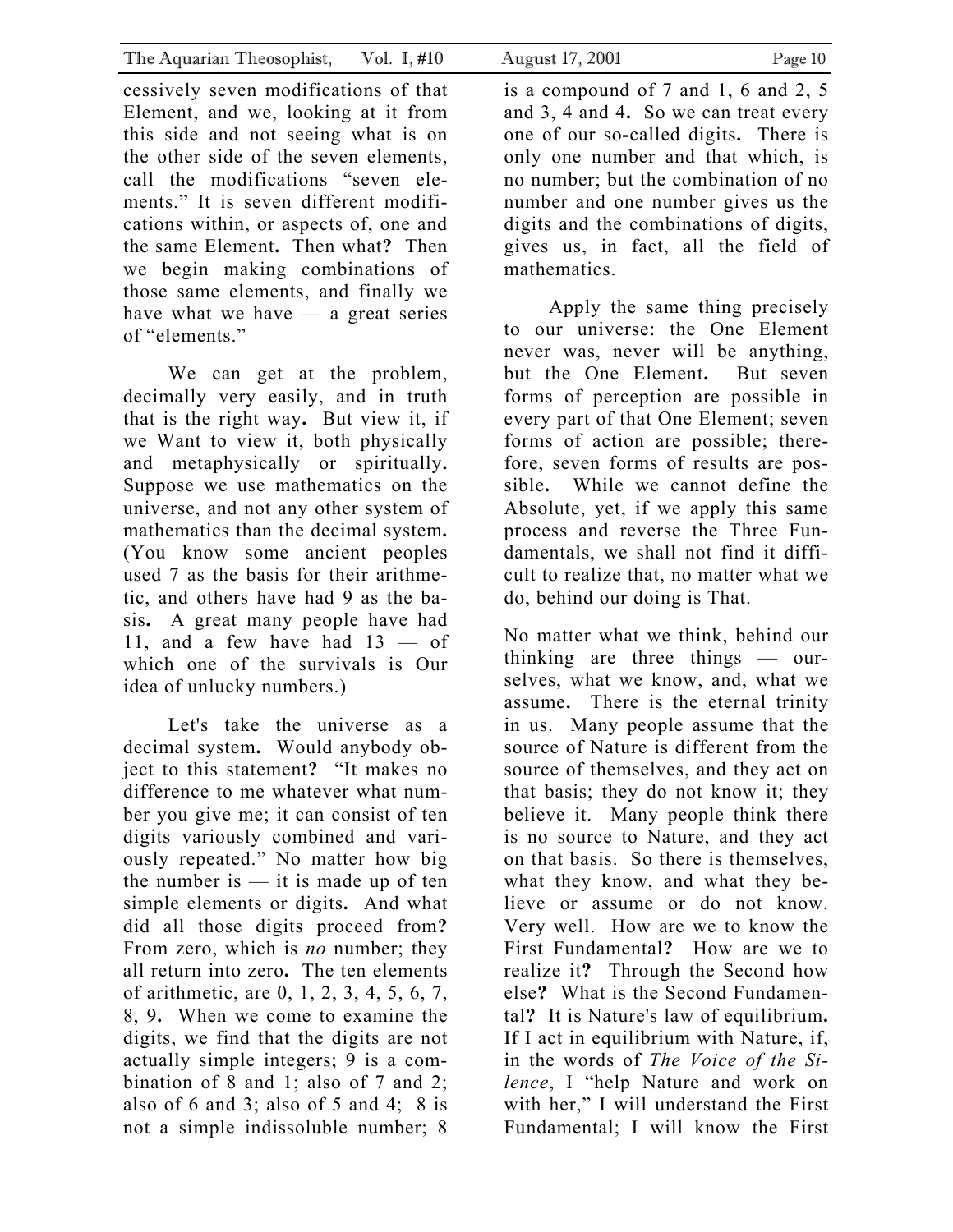Fundamental; I will realize the First Fundamental, because I will consciously be the First Fundamental.

In the first letter of the second volume of *Letters That Have Helped Me*, Judge makes a truly wonderful statement**.** He speaks about the Masters, about the natural desire of everyone to have some consciousness of contact with the Masters, and of our way of going about it**.** He discusses that; then he turns around and says, The fact is that the Masters are active all the time; they are "in every phase of our changing days and years." He says they are the very law of Karma, because they are Atman itself; they are Atman and realize it.

We are Atman and talk about it. believe about it, hope about it, fear about it, discuss about it, and  $-$  to use H.P.B.'s own word — "wrestle" about it, but all the time the only way that we can ever realize the First Fundamental is through the Second**.**  Manifestly, our actions, which is what the Second Fundamental is concerned with, have led us further and further from the realization of the Self, until finally we are at the point where *our* realization of Self is that we are separate from all other selves! Masters have reversed that**.** On the basis of the unity of all in Nature, they work for Nature; they live for Nature, and so they realize in themselves all there is in Nature.

[TO BE CONTINUED]



[The *Dnyaneshvari* is mentioned many times by Madame Blavatsky, always in glowing terms. The following rendition is extracted from Manu Subedar's translation. The great Sage, Dnaneshwara Maharaj sang this work to his people when he was quite young. He did it in their native language, Marathi, about 700 years ago. It is his commentary on the *Bhagavad Gita.*]

## Continuation of Ch. IV from July Issue

**Shri Krishna:** [is speaking] Assuming that all immovable and movable creations have been made along the lines of natural inclinations, the relative duties appertaining to each must be first ascertained. Further guidance is secured from the Vedas, which lay down actions suitable to each different section; some physical acts arise from birth and continue, and further one must carefully consider several kinds of actions, which are prohibited. Between these, the proper way has to be found and when it is found, action itself becomes the means of liberation. The whole world is bound by action.

The wise man, however, while doing everything, is free from actions, entertaining no desire in his mind regarding results. Only such necessary duties, from which he has withdrawn all concern regarding fruits or reward, engage him. No other obligations are recognized by him. This is the kind of freedom from action, which he establishes in himself. Outwardly he appears to do everything properly. Such is the wise man. He is like the man standing on the bank of a river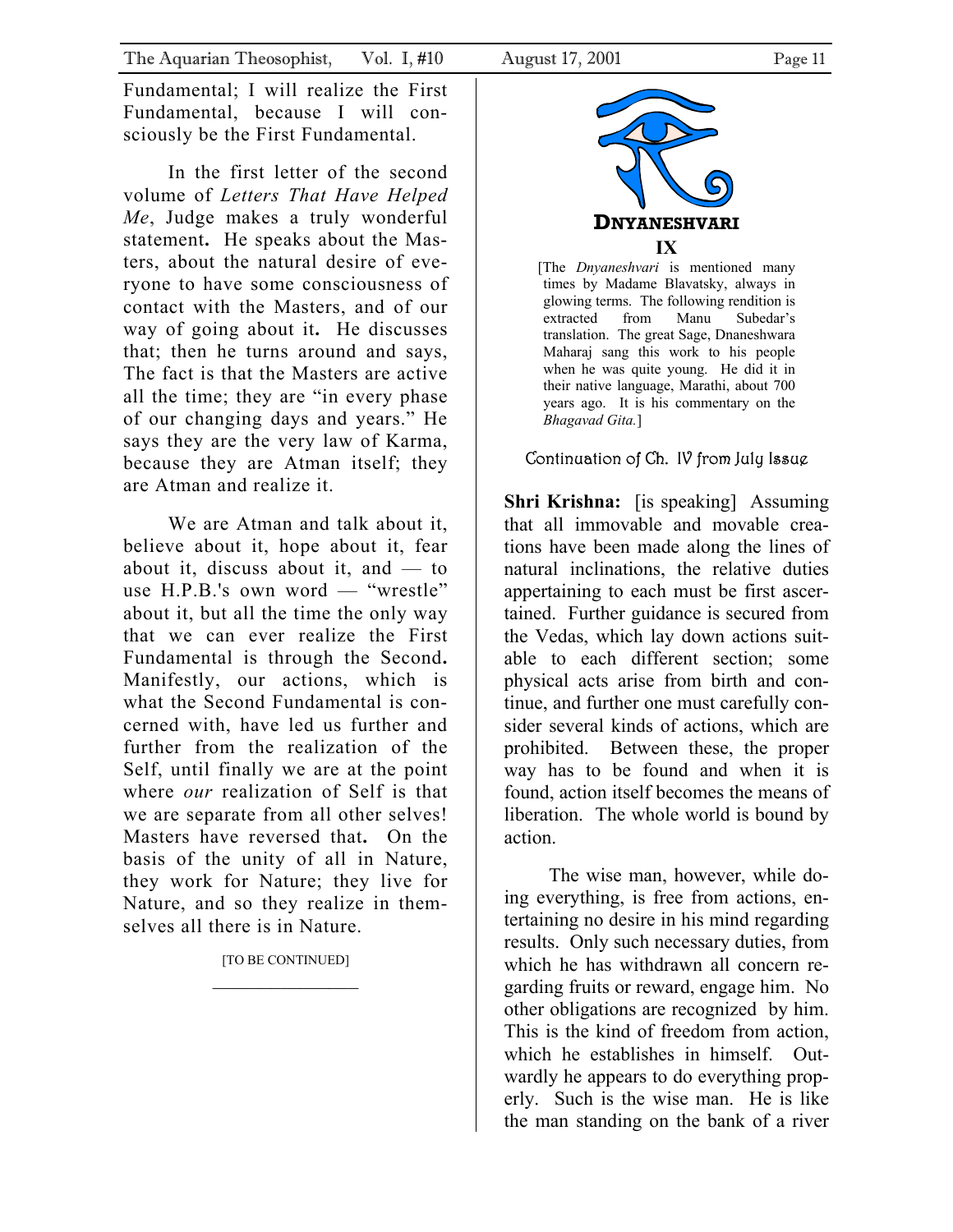seeing his reflection in the water, but knowing he is not in the water. He is like a man, sitting in a boat gazing at the trees on both sides moving away, but he knows that the trees are not moving and that it is he who is moving. He appears thus to be absorbed in action, but he knows that the appearances are deceptive. He knows that he does nothing. When you see the sunrise and sunset, you think that the sun is moving, but the sun is not moving. So is the sage steady, while appearing to move. Outwardly he seems like any common man, but the bonds of man do not tie him. He is like the sun which is reflected in the water, but is not drowned there. Not thirsting for delight, he has them all. Not seeing anything, he has seen the world; not doing anything, he has done everything. Even when he is sitting at one place, he has moved everywhere. In short he identifies himself with the universe.

 The man who is not worried about anything, who does not allow the slightest apprehension or hope with regard to the fruits of any action to enter his mind, has burnt all his actions in the fire of Self.

 Without pride of self and without hope, his affection grows every day in the bliss of the happiness of Brahman. Whatever turns up at any time is acceptable to him. In his mind, there is no distinction that "this is mine" or, "this is thine." Whoever he sees, he knows to be himself. Whatever he hears, he regards as a manifestation of himself. The ground on which he moves, the words which he utters, and every other thing which he does, is himself. Wherever he looks about, he does not find anything but his own form. For such a one, how can anything bind? He can have no jealousy, for he makes no distinction from which it can sprout.

 In his intelligence, there is no thought such as "this is a sacrifice and I am performing it and it is directed towards so and so." All the equipment for the sacrifice appears in his mind, therefore, as nothing but Brahman. All action, therefore, is Brahman and when such wisdom has dawned, even while doing all things, he is free from action. He passes through the childhood of thoughtlessness to the stage (youth) of renunciation and then he lights up the fire of Yoga thought (maturity of) concentration.

 When the sun of self-denial rises, some prepare a fireplace in the form of self-control, in which the fuel of the senses is lighted and from it the flame of renunciation arises. In these, all sensual emotions are burnt. The smoke in the form of hopes goes away. All objects of senses then get consumed in this fire.

 Some of these sages destroy their errors by means of discrimination in their heart, by means of peace, fortitude and the teachings of the Guru. Focusing all tendencies on one, they light the fire of wisdom. Illustration in the form of wealth and success, they allow to run out in the form of smoke. The pure wisdom in the form of fire shines. The mind which, has already been purified by practices (Yama and Niyama), is then smelted in this fire. Illusion and desires are here sacrificed. All actions of the senses are then completely gutted in this flame of knowledge. Life alone survives and that is rooted in the joy of Brahman. A little self-control is still the link with all the happiness of Self. In such a sacrifice, even if all the equipments appear separate, they are one. Such a sacrifice leads to liberation.

 This is the offering (Yadna) of Yoga to the Almighty. There are other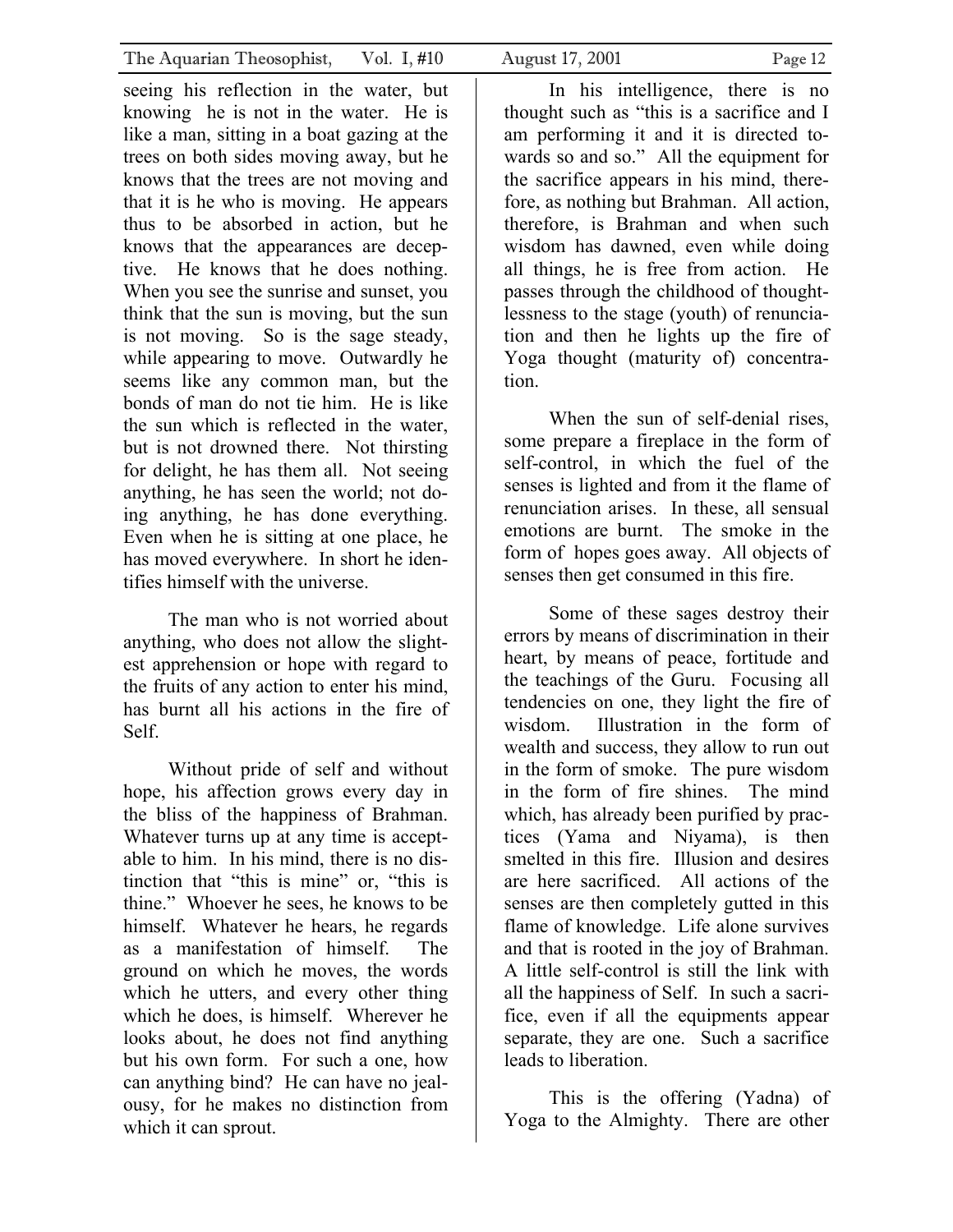sacrifices, which are performed by the outlay of money. There is the sacrifice of asceticism, which is achieved through the rigid practice of asceticism. Some attain Brahman through the spoken word, through the strength of wisdom (Dnyana). This sacrifice is difficult of attainment and only those can hope to practice it, who have their senses in absolute control. Capable in the control of senses and secure in the strength of Yoga, some sages sacrifice self to the Self.

The men, who in this life are not devoted to the accomplishment of Yoga and other spiritual pursuits, or, are not taking pains to achieve control of mind, will never attain renunciation. Even in the actions of this life, they err. With regard to the next, they are completely lost.

The Vedas give full description of the different kinds of sacrifices, but it is not necessary to go in details here. Any worship, which is accompanied by actions free from desire, is successful. Then alone, actions do not create a bond.

[*To be continued*]

## CORRESPONDENCE

Greetings from Portugal—

How I got interested in Theosophy then:

I think I was always interested in those realms our 'normal' senses cannot perceive; and yet influence us.

I studied various documents alone for a few years, and then came across Theosophy.

That for me was like a great light along the path that all of us will travel.

#### **Something about Portugal:**

There is a group of people that channels and publishes several books here in Portugal, the "Sociedade Lusitana", I personally haven't read anything complete of them, but I think they are good.

About Mr. de Figaniere, that does not sound like a Portuguese name, but if you want me to, you could just send me the name of the book and I'll try and find it here the next time I go to the bookshop. [Vicomte de Figuaniére, his publisher was listed in Lisbon but am not certain it is the right person. Will seek out more reliable data.  $\longrightarrow$  jw]

Thanks again for all your work, and I'm sure I'll find the material very interesting.

Regards

JF



When one is not privy to Karmic Law and the concatenations by which a person has suffering inflicted for little or no reason in their current cycle, the psychological pain spreads to all who know of it. We all live inside one another's circle. This perplexity that drives into us the idea that karma is neither mine nor yours, but OURS. As we work across the hall from an agency whose clientele are "battered women" and "mistreated children," the following correspondence is educative for those who do not face these problems day-today at close quarters. While fundamentally there is only ONE SELF, still in the world of incarnated units Karma requires of us "a brave declaration of principles, a valiant defense of those who are unjustly attacked, and a constant eye to the Ideal of Human Progression and Perfection."

=================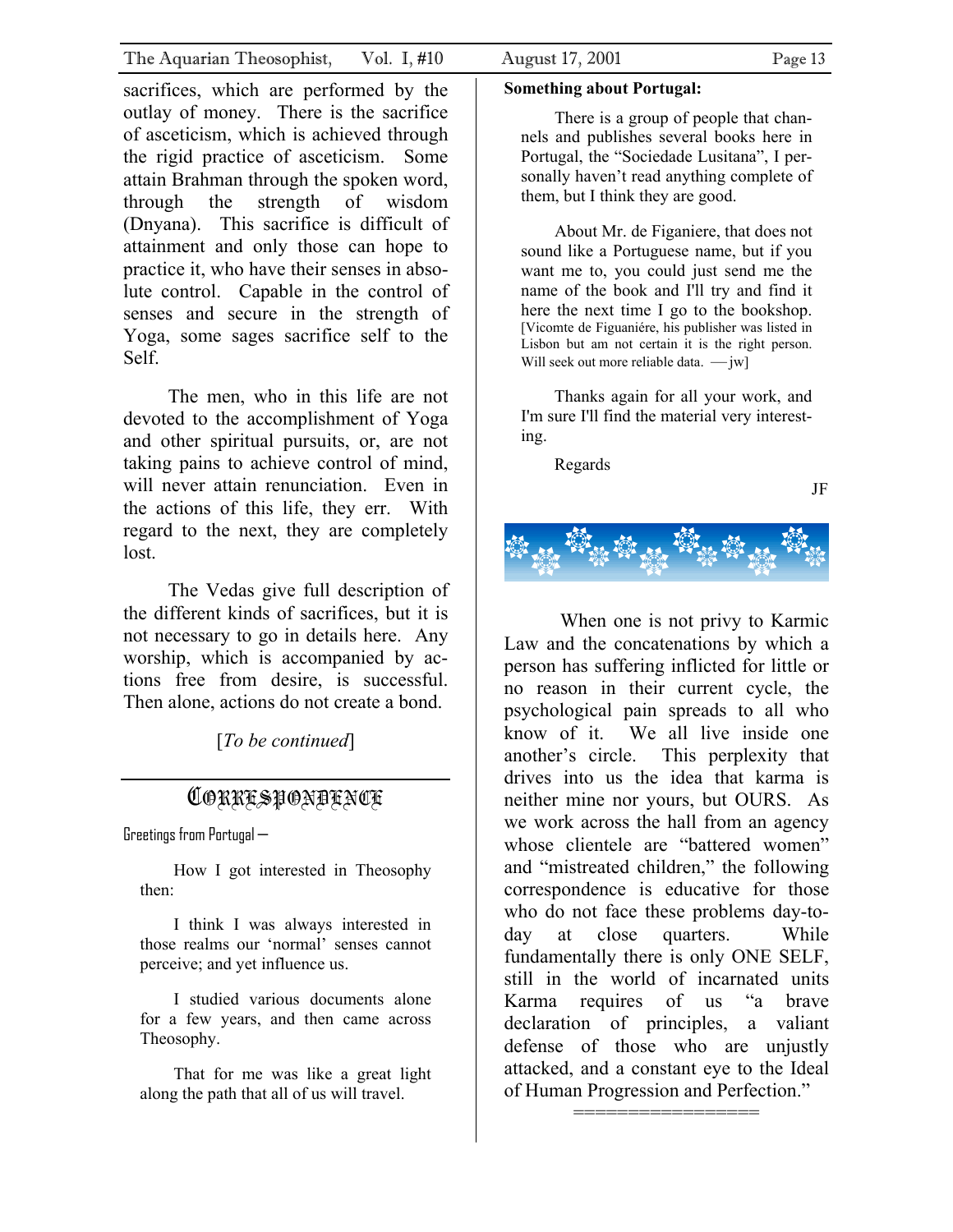#### Dear Adelaisie,

I am assuming the questions at the end of your reply were not entirely rhetorical, so I thought I would respond. I think in the main we agree as to cause of criminality. Some "us and them" attitude is required to get the very difficult and laborious job done of putting murderers, rapists, child molesters and such, behind bars. Unfortunately, for the safety of the majority, this is necessary until we come closer to Utopia. I also know from talking with people I work with, that as intelligent people they are aware that we all possess a dark side but that doesn't equate to committing reprehensible acts. The question of free will is a complex one. People should be held accountable for acts of violence to innocent victims. As a father, the most disturbing to me are horrors committed against children.

If I say I feel pity for the victims, it is because their stories are heard so seldom by the general public, while those of the criminals are heard weekly here in the media, as well as in the seemingly endless appeal process.

May you be well and happy,

— MARC

From Bangalore:

*==========================* 

## *Anupadaka (Parentless)*

Some thoughts on Anupadaka- why every Soul endowed man is a latent Anupadaka.

HPB said in the Key to Theosophy, while discussing Septenary nature of Man, that every man and woman is only a temporary mortal shadow of the Real Man who is Eternal. He is in reality not even Manas only but Manas assimilated to Buddhi, *i.e.,* Buddhi-Manas, the Sutratman, who threads upon itself pearls of human incarnations it overshadows. The Divine Ego, being of the same essence as the Logos, which in turn is a periodical emanation from Absolute Causeless Cause, the Rootless Root, is Eternal, and therefore an underived or uncreated Entity; in other words he is parentless. Logos is Self-Existent, Swayambhuva. So are the Divine Egos, Its emanations, who are Itself.

That's why humanity is called the Great Orphan. "The Soul is parentless, existing of itself from all eternity, and considered as Soul, mankind is hence an orphan. Plunged into matter, surrounded on every side by the vast number of intricate illusions and temptations that belong to earth life, it stands every day and hour in need of protection as well as guidance."

(Judge's Forum Answers p. 94. LA ed.) "Since it has produced from itself and hence from itself it has to procure the guidance it needs" (ibid. 94). Hence the Ego is its own saviour, its own judge, jury and executioner. Hence Selfreliance, which is the key-note of Theosophy.

But the great orphan is not wholly left unaided. "Among the units composing it are some who have risen through trial to the state where they can help the lower ones. Orphans themselves, they live to benefit mankind of which they are a part." (p. 95)

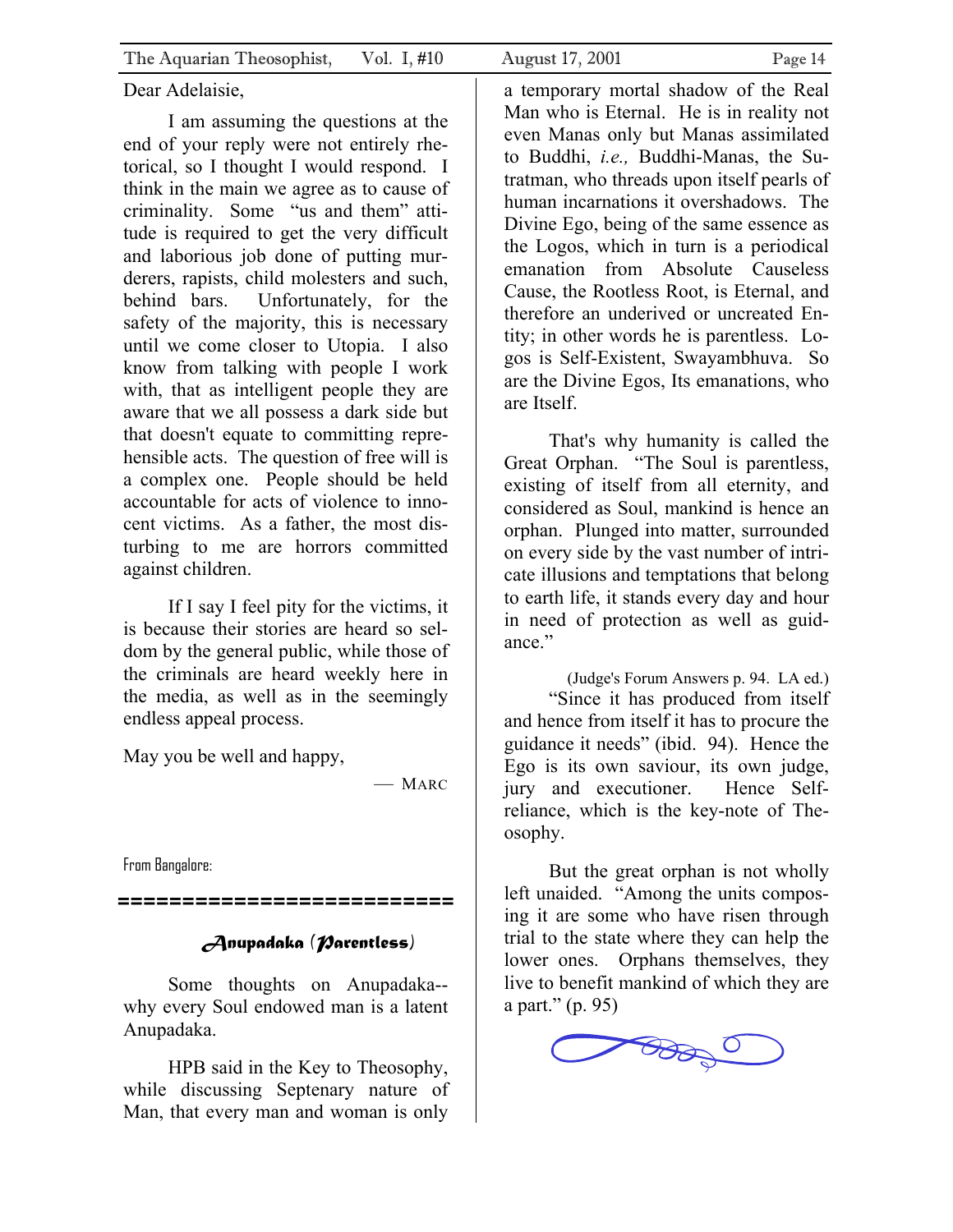## *Ideals*

It's important to have an ideal or vision in life. It's good to plan, to have goals, to intend to grow and accomplish things. The problem arises when one's intentions become disconnected from life, impotent, and a mere utterance. Having something to strive for is good. What's bad is having the mind and heart disconnected from life. The intentions shouldn't outpace one's ability to achieve them. When that happens, it's like someone on December 31 making many New Year's resolutions knowing quite well they'll be broken in a day or two. As long as the inner intent and the outer circumstances stay connected, and neither outpaces the other, things are fine. Otherwise, outer life is desolate, without a guiding vision, or inner life becomes disconnected, a mere fantasy.

— ELDON



347 East 72 Street New York, NY 10021 (212) 535-2230 e-mail: [otownley@excite.com](mailto:otownley@excite.com)

**Wednesday 7:30 to 8:45 pm — Los Angeles** 

#### **United Lodge of Theosophists**

Robert Crosbie House 62 Queens Gardens London W23AH, England **Tel +(44) 20 7723 0688 Fax +(44) 20 7262 8639**

**Contact us: [ult@ultlon.freeserve.co.uk](mailto:ult@ultlon.freeserve.co.uk)**

SUNDAYS 8.00 - 9.00 p.m. **2001 TALKS** with Questions

> **INFORMAL MEETINGS** In the light of Theosophy **On alternate Sundays**

**Antwerp — BELGIUM**  [Will try to obtain new schedule]

To learn the way you must be sharp yet inconspicuous. When you are sharp, you are not confused by people. When you are inconspicuous, you do not argue with people, you are empty and spiritual. Not arguing with people, you are serene and subtle.

LIAO-AN

#### **Theosophy Discovery Circle**

Meets 11 a.m.  $-12:45$  p.m. every other Sunday October—June

> Midsummer Meeting on July 29<sup>th</sup> (bring a favorite reading)

Fall Session begins Sept.  $23<sup>rd</sup>$ 

Welcome back SD Class begins in full …….. Oct. 7, 2001

Address:

TRS Professional Suites, 1th Floor 44 East  $32<sup>nd</sup>$  Street (between Park and Madison) New York, N.Y. Near subway and bus lines

Contacts:

[Mirror1@optonline.net](mailto:Mirror1@optonline.net) or [tmwriters@mindspring.com](mailto:tmwriters@mindspring.com)

#### Phone:

David – (718) 438-5021 Amedeo – (973) 697-0005

**LOGIE UNIE DES THÉOSOPHES PARIS — FRANCE 11 bis, rue Kepler – 75116 Paris** 

**Conferences — Panels** 

[Schedule being obtained]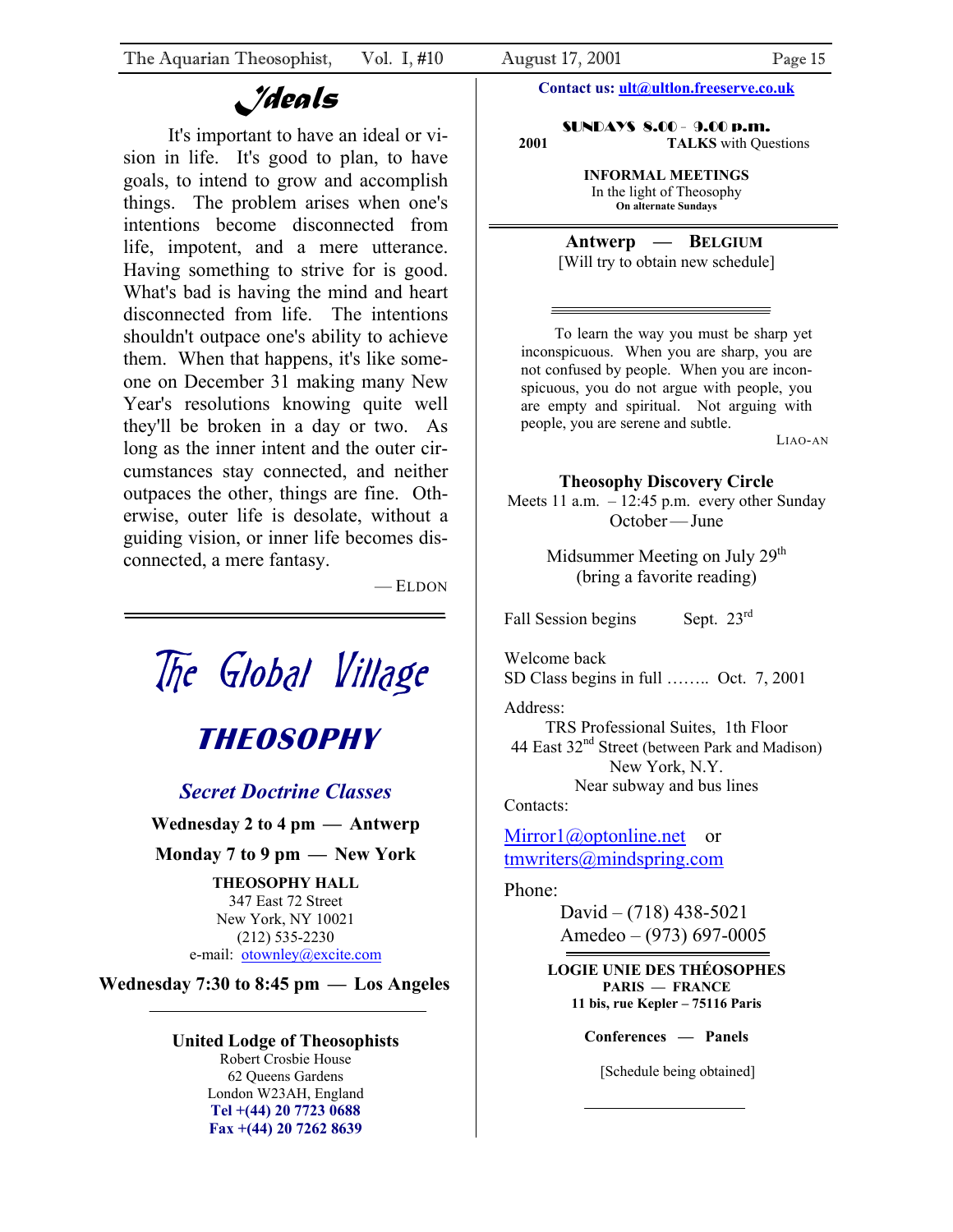**Los Angeles 245 West 33rd Street Los Angeles, CA 90007** 

**Wednesday 1:00 p.m. —2:15 p.m. Studying Patanjali's** *Yoga Aphorisms* **And Sankaracharya's** *Aparokshanubhuti* 

#### **SEND YOUR MEETING SCHEDULE FOR POSTING (ultinla@juno.com)**

**FREQUENTLY ASKED QUSTIONS: How do I subscribe? Ask. What if** *Aquarian Theosophist* **won't open properly? Write [ultinla@juno.com](mailto:ultinla@juno.com) Is** *The Aquarian Theosophist* **Archived ON THE INTERNET? Yes: [www.blavatsky.net](http://www.blavatsky.net/) If I cannot open an issue, can I get a free hardcopy? Yes.** =============================

## Alaya & Paramartha

"BUT WHERE WAS THE DANGMA WHEN THE ALAYA OF THE UNIVERSE WAS IN PARAMARTHA AND THE GREAT WHEEL WAS ANUPADAKA?

HPB is questioned like this:

Does "Alaya" mean that which is never manifested and dissolved, and is it derived from "a," the negative particle, and "laya"?

**ANSWER:** If it is so etymologically---and I am certainly not prepared to answer you one way or the other---it would mean the reverse, since laya itself is just that which is not manifested; therefore it would signify that which is not unmanifested if anything. Whatever may be the etymological vivisection of the word, it is simply the "Soul of the World," Anima Mundi. This is shown by the very wording of the Sloka, which speaks of Alaya being in Paramartha-- i.e., in Absolute Non-Being and Unconsciousness, being at the same time absolute perfection or Absoluteness itself.

This word, however, is the bone of contention between the Yogâchârya and the Madhyamika schools of Northern Buddhism. The scholasticism of the latter makes of Paramartha (Satya) something dependent on, and, therefore, relative to other things, thereby vitiating the whole metaphysical philosophy of the word **Absoluteness**. The other school very rightly denies this interpretation.

## *The Path, Ethics, and Bravery*

=============================

A million years from now we may survey the past and see that in truth we were actually in the ACT of GIVING BIRTH TO OURSELVES! This Thebes initiation ceremony describes physically what we must encounter psychologically:

"After a preliminary trial at Thebes, where the neophyte had to pass through many probations, called the "Twelve Tortures," he was commanded, in order that he might come out triumphant, to govern his passions and never lose for a moment the idea of his inner God or seventh Principle.

Then as a symbol of the wanderings of the unpurified Soul, he had to ascend several ladders and wander in darkness in a cave with many doors, all of which were locked. Having overcome all, he received the degree of Pastophoros, after which he became, in the second and third degrees, the Neocoris and Melanéphoros.

"Brought into a vast subterranean chamber, thickly furnished with mummies lying in state, he was placed in presence of the coffin which contained the mutilated body of Osiris. This was the hall called "Gates of Death," whence the verse in Job [xxxviii, 17]:

Have the gates of death been opened unto thee?

Or hast thou seen the doors of the shadow of death?

Thus asks the "Lord," the Hierophant, the Al-om-jah, the Initiator of Job,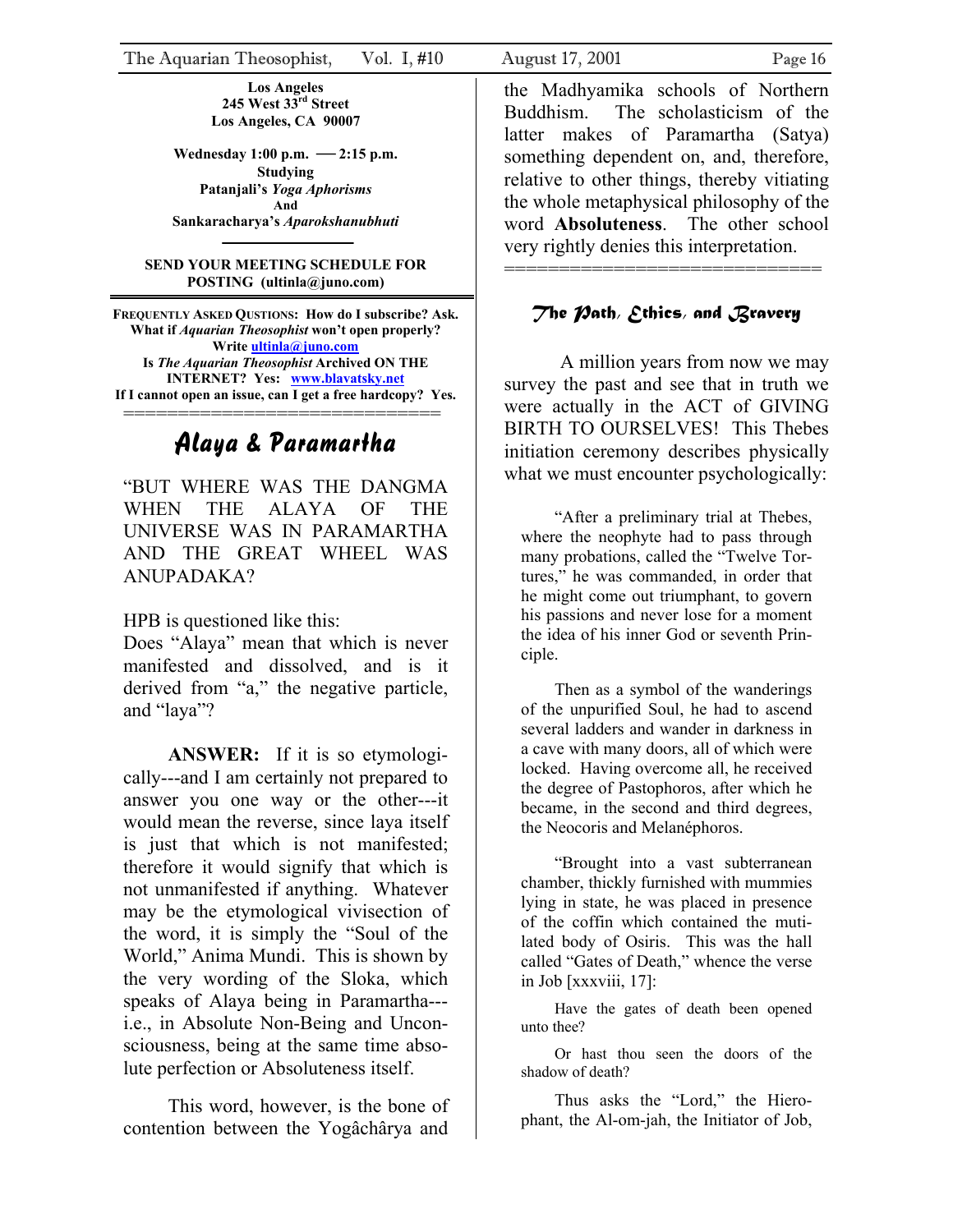alluding to this third degree of Initiation. For the Book of Job is the poem of Initiation par excellence.

When the neophyte had conquered the terrors of this trial, he was conducted to the "Hall of Spirits," to be judged by them. Among the rules in which he was instructed, he was commanded:

Never to either desire or seek revenge; to be always ready to help a brother in danger, even unto the risk of his own life; to bury every dead body; to honor his parents above all; to respect old age, and protect those weaker than himself; and finally, to ever bear in mind the hour of death, and that of resurrection in a new and imperishable body.

Purity and chastity were highly recommended, and adultery was threatened with death. Thus the Egyptian neophyte was made a Kristophoros. In this degree the mystery-name IAO was communicated to him.

Let the reader compare the above sublime precepts with the precepts of Buddha, and the noble commandments in the "Rule of Life" for the ascetics of India, and he will understand the unity of the Secret Doctrine everywhere.

It is impossible to deny the presence of a sexual element in many religious symbols, but this fact is not in the least open to censure, once it becomes generally known that---in the religious traditions of every country---man was not born in the first "human" race from father and mother.

From the bright "mind-born Sons of Brahmâ," the Rishis, and from Adam-Kadmon with his Emanations, the Sephiroth, down to the "parentless," the Anupadaka, or the Dhyani-Buddhas, from whom sprang the Bodhisattvas and Manushya-Buddhas, the earthly Initiates — men — the first race of men was with every nation held as being born without father or mother.

Man, the "Manushya-Buddha," the Manu, the "Enosh," son of Seth, or the "Son of Man" as he is called---is born in the present way only as the consequence, the unavoidable fatality, of the law of natural evolution.

Mankind---having reached the last limit, and that turning point where its spiritual nature had to make room for mere physical organization---had to "fall into matter" and generation.

But man's evolution and involution are cyclic. He will end as he began.

Of course to our grossly material minds even the sublime symbolism of Kosmos conceived in the matrix Space after the divine Unit had entered into and fructified it with Its holy fiat, will no doubt suggest materiality.

Not so with primitive mankind. The initiatory rite in the Mysteries of the selfsacrificing Victim that dies a spiritual death to save the world from destruction-- -really from depopulation---was established during the Fourth Race, to commemorate an event, which, physiologically, has now become the Mystery of Mysteries among the world-problems. In the Jewish script it is Cain and the female Abel who are sacrificed and sacrificing couple---both immolating themselves and shedding their blood "of separation and union," for the sake of and to save mankind by inaugurating a new physiological race.

Later still, when the neophyte, as already mentioned, in order to be reborn once more into his lost spiritual state, had to pass through the entrails (the womb) of a virgin heifer\* [\*The Aryans replaced the living cow by one made of gold, silver or any other metal, and the rite is preserved to this day, when one desires to become a Brahman, a twice-born, in India.] killed at the moment of the rite, it involved again a mystery and one as great, for it referred to the process of birth, or rather the first entrance of man onto this earth, through Vach---"the melodious cow who milks forth sustenance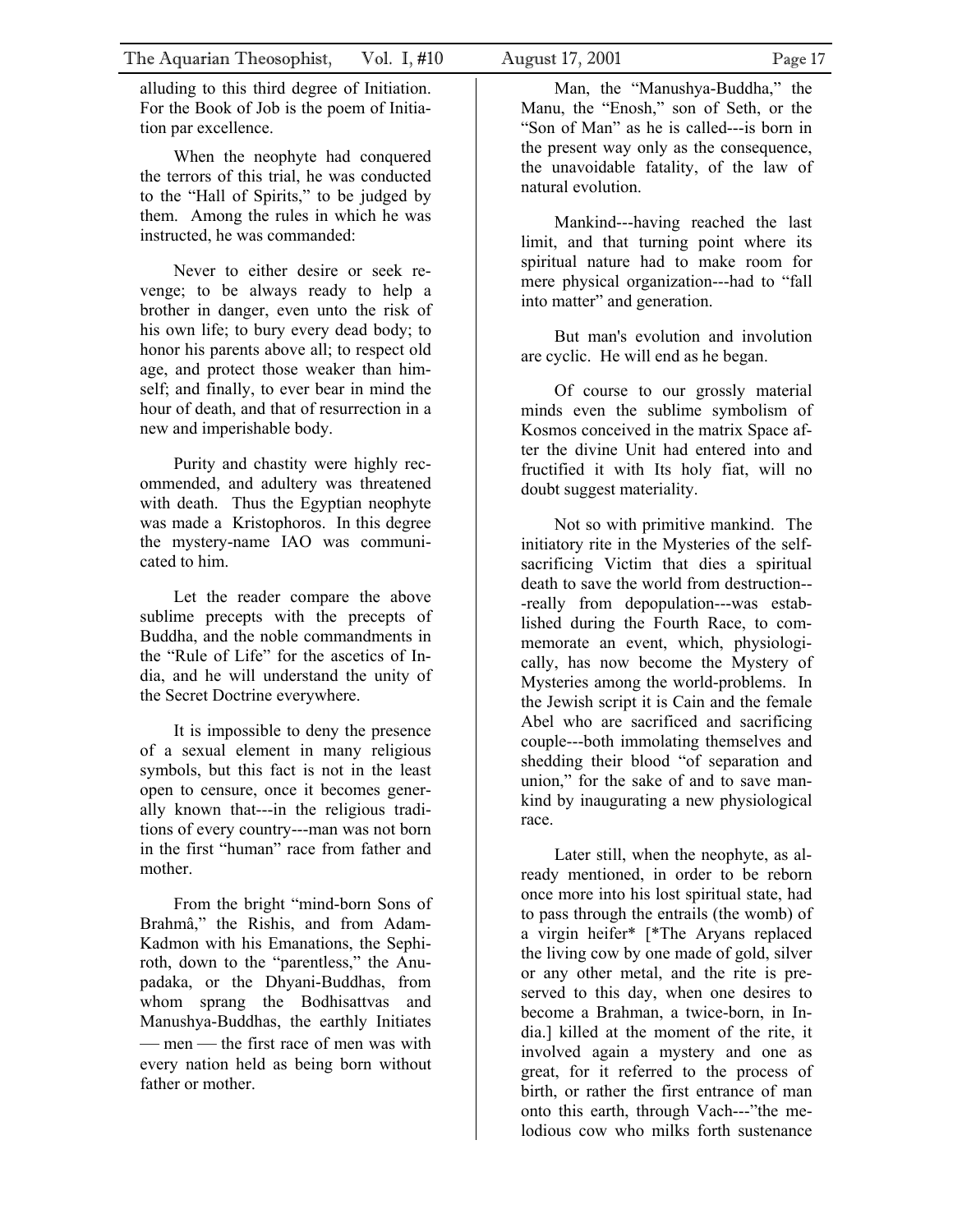and water"---and who is the female Logos.

It had also reference to the same self-sacrifice of the "divine Hermaphrodite"---of the third Root-Race---the transformation of Humanity into truly physical men, after the loss of spiritual potency. When, the fruit of evil having been tasted along with the fruit of good, there was as a result the gradual atrophy of spirituality and a strengthening of the materiality in man, then he was doomed to be born thenceforth through the present process. This is the Mystery of the Hermaphrodite, which the Ancients kept so secret and veiled. It was neither the absence of moral feeling, nor the presence of gross sensuality in them that made them imagine their Deities under a dual aspect; but rather their knowledge of the mysteries and processes of primitive Nature. The Science of Physiology was better known to them than it is to us now. It is in this that lies buried the key to the Symbolism of old, the true focus of national thought, and the strange dual-sexed images of nearly every God and Goddess in both pagan and monotheistic Pantheons."

(*Collected Works*, XIV, 288-91)

"It is not speech which we should want to know: we should know the speaker. It is not things seen which we should want to know the seer. It is not sounds which we should want to know: we should know the hearer. It is not mind which we should want to know: WE SHOULD KNOW THE THINKER.'

--From the *Kaushitaki Upanishad*

# Plotinus on Feeling, Memory, and Imagination

#### *MEMORY IS NOT IDENTICAL WITH FEELING OR REASONING—*

Are we compelled to remember sensations by sensibility, whether it be the same power which feels sensation, and which remembers sensation, or is it also discursive reason which conceives and remembers conceptions. But the men who reason the best are not those

who also remember the best; and those who have equally delicate senses, do not all, on that account, have an equally good memory. On the contrary, some have delicate senses, while others have a good memory, without however being capable of perceiving equally well. On the other hand, if feeling and remembering be mutually independent, there will be (outside of sensibility) another power which will remember things formerly perceived by sensation, and this power will have to feel what it is to remember.

#### *MEMORY BELONG TO IMAGINATION—*

(To solve all these difficulties) it may be stated that nothing hinders the admission that the actualization of the sensation produces in memory an image, and that the imagination, which differs (from sensation), possesses the power of preserving and recalling these images. It is indeed imagination in which sensation culminates; and when sensation ceases, imagination preserves its representation. If then this power preserve the image of the absent object, it constitutes memory. According as the image remains for a longer or shorter time, memory is or is not faithful; and our memories last, or are effaced. Memory of sense-objects therefore belongs to the imagination. If this faculty of memory be possessed by different persons in unequal degrees, this difference depends either on the difference of forces, or on practice (or exercise), or on the absence or presence of certain bodily dispositions which may or may not influence memory, or disturb it. …

#### *INTELLECTUAL CONCEPTIONS ARE NOT ENTIRELY PRESERVED BY IMAGINATION—*

What about intellectual conceptions? Are they also preserved by imagination? If imagination accompany every thought, and if later it, as it were, preserves its image, we should thus have the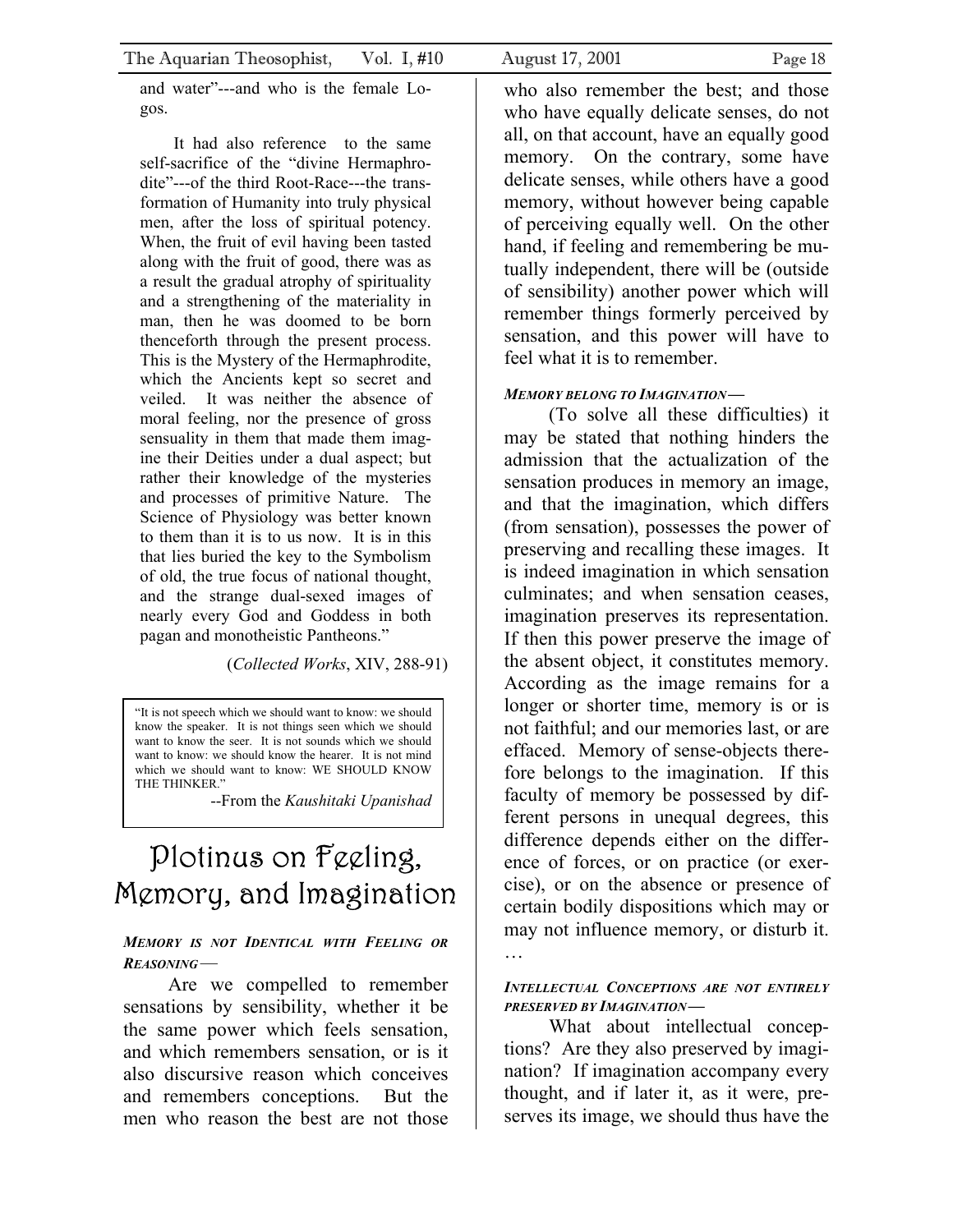memory of the known object; otherwise some other solution will have to be sought.

Perhaps reason, whose actualization always accompanies thought, has the function of receiving it and transmitting it to imagination. Indeed, thought is indivisible, and so long as it is not evoked from the depths of intelligence, it remains as it were hidden within it. Reason develops it, and making it pass from the state of thought to that of image, spreads it out as it were in a mirror, for our imagination. That is why we grasp (the thought) only when the soul, which always desires rational thought, has achieved a thought. There is a difference between thought and the perception of thought. We are always thinking, but we do not always perceive our thought. That comes from the fact that the principle that perceives the thoughts also perceives the sensations, and occupies itself with both in turn.

[And now Plotinus takes us into man's DUAL-stringed Vina with two sets of chords—one of silver, one of catgut.]

#### *THE TWO KINDS OF MEMORY IMPLY TWO KINDS OF IMAGINATION—*

If theory belong to imagination, and if both the rational and irrational souls possess memory, we will have two kinds of imagination (intellectual and sensual); and if both souls are separate, each of them will possess one kind of imagination. …. If then memory equally belong to both imaginations, what difference is there between them? Besides, why do we not notice this difference? Here is the cause.

### *OF THE TWO IMAGINATIONS ONE ALWAYS PREDOMINATES OR OVERSHADOWS THE OTHER—*

When both kinds of imagination harmonize, they co-operate (in the pro-

duction of a single act). The most powerful dominates, and only a single image is produced within us. The weaker follows the stronger, as the feeble reflection of a powerful light. On the contrary, when both kinds of imagination disagree and struggle, then only one of them manifests, and the other is entirely ignored, just as we always ignore that we have two souls; for both souls are melted into a single one, and the one serves as vehicle for the other. The one sees all, but preserves only certain memories when she leaves the body, and leaves in oblivion greater part of the things that relate to the other. Likewise, after we have established relations with friends of an inferior order, we may acquire more distinguished friendships, and we remember the former but very little, though we remember the latter very distinctly.

#### *PARTITION OF THE FUND OF MEMORY BETWEEN THE TWO SOULS—*

What about (the memory) of friends, of parents, of a wife, of the fatherland, and of all that a virtuous man may properly remember? In the image of the soul (the irrational soul) these memories will be accompanied by a passive affection; but in the man (the rational soul) they will not be so accompanied. The affections exist since the beginning in the inferior soul; in the superior soul, as a result of her dealings with the other, there are also some affections, but only proper affections. The inferior soul may well seek to remember the actions of the superior soul, especially when she herself has been properly cultivated; for she can become better from her principle above, and through the education she receives from it.

The higher soul must willingly forget what comes to her from the inferior soul. When she is good, she can, besides, by her power contain the subordi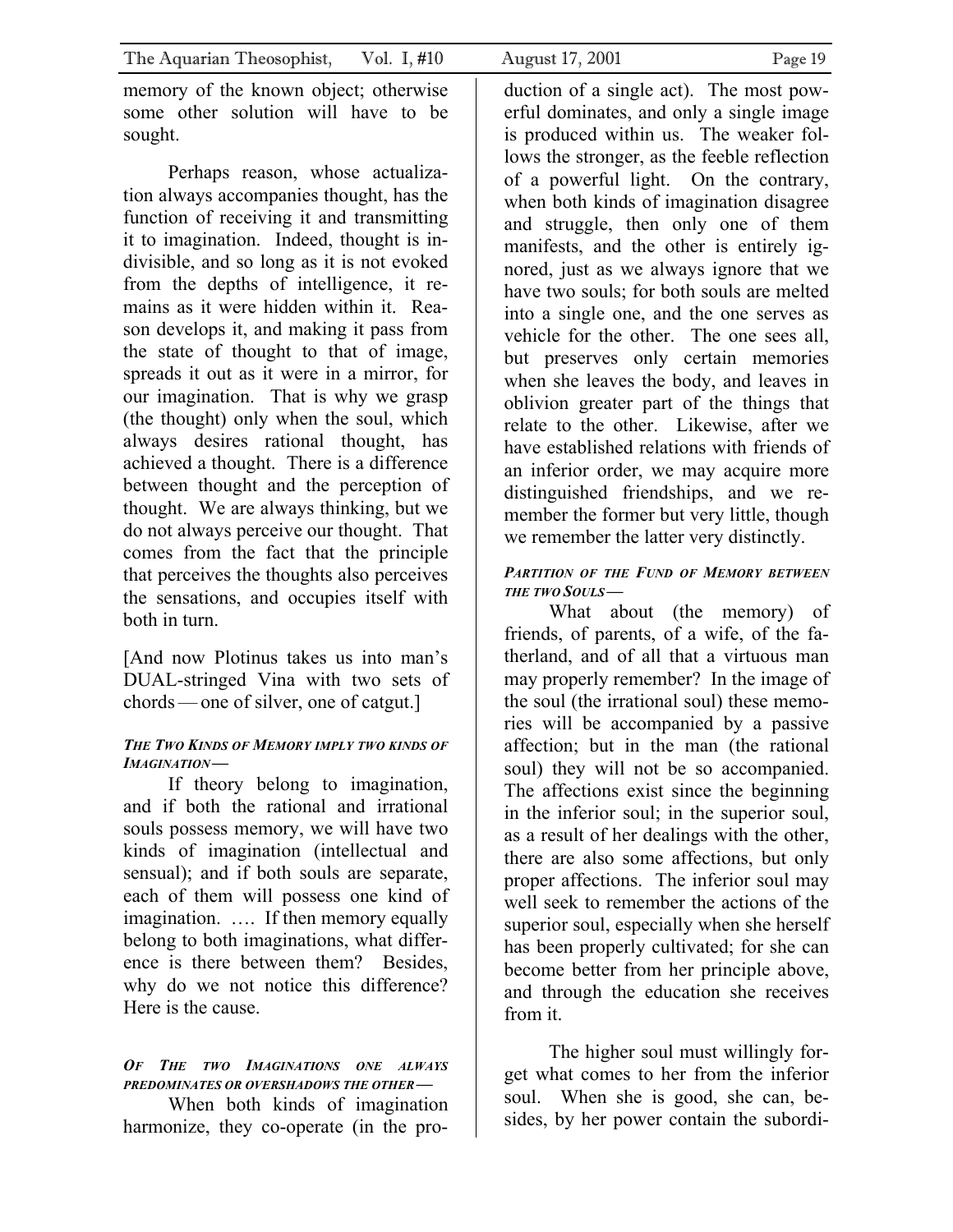nate soul. The more she desires to ap-proach the intelligible world<sup>[1](#page-19-0)</sup>, the more she must forget the things from here below, unless the whole life she has led here below be such that she has entrusted to her memory none but praiseworthy things. Even in our own world, indeed, it is a fine thing to release oneself from human preoccupations. It would therefore be still finer to forget them all. In this sense we might say that the virtuous soul should be forgetful. She thus escapes manifoldness, reduces manifoldness to unity, and abandons the indeterminate. She therefore ceases to live with manifoldness, lightens her burdens, and lives for herself. Indeed, while remaining here below, she desires to live in the intelligible world, and neglects all that is foreign to her nature. She therefore retains but few earthly things when she has arrived to the intelligible world; she has more of them when she inhabits the heavens.

Hercules (in heaven) may well vaunt his valor; but even this valor seems to him trifling when he has arrived at a region still holier than heaven, when he dwells in the intelligible world, when he has risen over Hercules himself by the force manifested in those struggles which are characteristic of veritable sages

(Extract from, *Works of Plotinus,* K. S. Guthrie, pp. 436-440)

=============================

#### LIFE WITHOUT PRINCIPLE BY HENRY DAVID THOREAU - 1863

Life without Principle originated as a lecture called "What Shall it Profit," first delivered at Railroad Hall in Providence, Rhode Island, on December 6, 1854. It was the 46th of the 75 lectures Thoreau is known to have given. It was delivered four more times in Massachusetts in 1855, and once in New Jersey in 1856. The Thoreau Reader's version was edited by Thoreau for publication before he died, and published posthumously in the *Atlantic Monthly* in 1863, where it received its modern title.

**"... in a few pages the very essence of Thoreau's philosopy. ... It is pure Transcendentalism, a plea that each follow his own inner light." — Walter Harding,** *The Days of Henry Thoreau* 

AT A LYCEUM, not long since, I felt that the lecturer had chosen a theme too foreign to himself, and so failed to interest me as much as he might have done. He described things not in or near to his heart, but toward his extremities and superficies. There was, in this sense, no truly central or centralizing thought in the lecture. I would have had him deal with his privatest experience, as the poet does. The greatest compliment that was ever paid me was when one asked me what I thought, and attended to my answer. I am surprised, as well as delighted, when this happens, it is such a rare use he would make of me, as if he were acquainted with the tool. Commonly, if men want anything of me, it is only to know how many acres I make of their land, — since I am a surveyor, — or, at most, what trivial news I have burdened myself with. They never will go to law for my meat; they prefer the shell. A man once came a considerable distance to ask me to lecture on Slavery; but on conversing with him, I found that he and his clique expected seven eighths of the lecture to be theirs, and only one eighth mine; so I declined. I take it for granted, when I am invited to lecture anywhere, — for I have had a little experience in that business, — that there is a desire to hear what I think on some subject, though I may be the greatest fool in the country, — and not that I should say pleasant things merely, or such as the audience will assent to; and I resolve, accordingly, that I will give them a strong dose of myself. They have sent for me, and engaged to pay for me, and I am determined that they shall have me, though I bore them beyond all precedent.

<span id="page-19-0"></span><sup>1</sup> Plotinus uses the word "Reason" like we would use "Higher Manas," and the word "Intellectual" like we would use "Buddhi." When he says approach the Intelligible world he seems to mean something still higher — either the Atma or the Augoeides.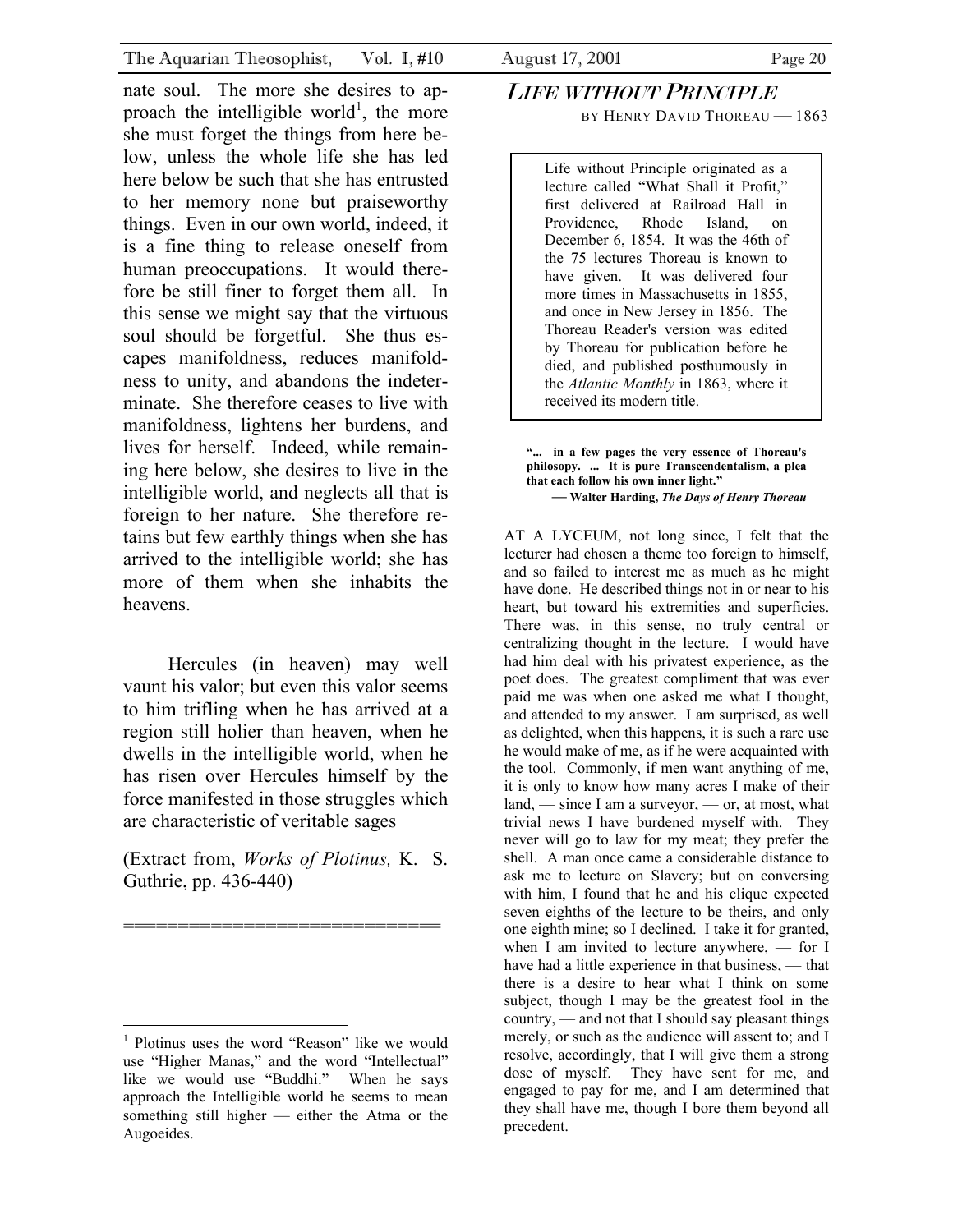So now I would say something similar to you, my readers. Since you are my readers, and I have not been much of a traveller, I will not talk about people a thousand miles off, but come as near home as I can. As the time is short, I will leave out all the flattery, and retain all the criticism.

Let us consider the way in which we spend our lives.

This world is a place of business. What an infinite bustle! I am awaked almost every night by the panting of the locomotive. It interrupts my dreams. There is no sabbath. It would be glorious to see mankind at leisure for once. It is nothing but work, work, work. I cannot easily buy a blank-book to write thoughts in; they are commonly ruled for dollars and cents. An Irishman, seeing me making a minute in the fields, took it for granted that I was calculating my wages. If a man was tossed out of a window when an infant, and so made a cripple for life, or seared out of his wits by the Indians, it is regretted chiefly because he was thus incapacitated for business! I think that there is nothing, not even crime, more opposed to poetry, to philosophy, ay, to life itself, than this incessant business.

There is a coarse and boisterous money-making fellow in the outskirts of our town, who is going to build a bankwall under the hill along the edge of his meadow. The powers have put this into his head to keep him out of mischief, and he wishes me to spend three weeks digging there with him. The result will be that he will perhaps get some more money to board, and leave for his heirs to spend foolishly. If I do this, most will commend me as an industrious and hard-working man; but if I choose to devote myself to certain labors which yield more real profit, though but little money, they may be inclined to look on me as an idler. Nevertheless, as I do not need the police of meaningless labor to regulate me, and do not see anything absolutely praiseworthy in this fellow's undertaking any more than in many an enterprise of our own or foreign governments, however amusing it may be to him or them, I prefer to finish my education at a different school.

If a man walk in the woods for love of them half of each day, he is in danger of being regarded as a loafer; but if he spends his whole day as a speculator, shearing off those woods and making earth bald before her time, he is esteemed an industrious and enterprising citizen. As if a town had no interest in its forests but to cut them down!

Most men would feel insulted if it were proposed to employ them in throwing stones over a wall, and then in throwing them back, merely that they might earn their wages. But many are no more worthily employed now. For instance: just after sunrise, one summer morning, I noticed one of my neighbors walking beside his team, which was slowly drawing a heavy hewn stone swung under the axle, surrounded by an atmosphere of industry, — his day's work begun, — his brow commenced to sweat, — a reproach to all sluggards and idlers, — pausing abreast the shoulders of his oxen, and half turning round with a flourish of his merciful whip, while they gained their length on him. And I thought, Such is the labor which the American Congress exists to protect, honest, manly toil, — honest as the day is long, — that makes his bread taste sweet, and keeps society sweet, — which all men respect and have consecrated; one of the sacred band, doing the needful but irksome drudgery. Indeed, I felt a slight reproach, because I observed this from a window, and was not abroad and stirring about a similar business. The day went by, and at evening I passed the yard of another neighbor, who keeps many servants, and spends much money foolishly, while he adds nothing to the common stock, and there I saw the stone of the morning lying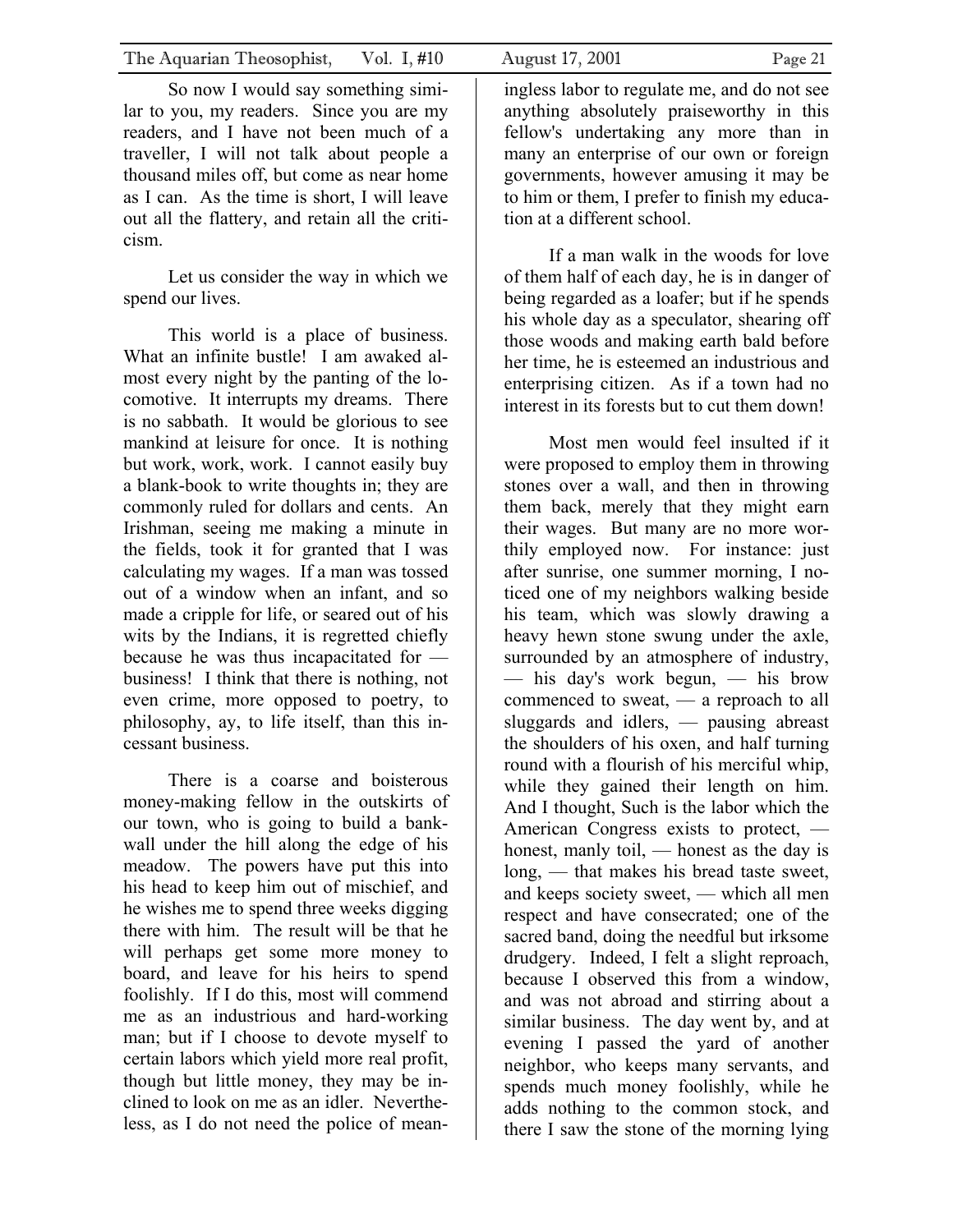beside a whimsical structure intended to adorn this Lord Timothy Dexter's premises, and the dignity forthwith departed from the teamster's labor, in my eyes. In my opinion, the sun was made to light worthier toil than this. I may add that his employer has since run off, in debt to a good part of the town, and, after passing through Chancery, has settled somewhere else, there to become once more a patron of the arts.

The ways by which you may get money almost without exception lead downward. To have done anything by which you earned money merely is to have been truly idle or worse. If the laborer gets no more than the wages which his employer pays him, he is cheated, he cheats himself. If you would get money as a writer or lecturer, you must be popular, which is to go down perpendicularly. Those services which the community will most readily pay for, it is most disagreeable to render. You are paid for being something less than a man. The State does not commonly reward a genius any more wisely. Even the poet laureate would rather not have to celebrate the accidents of royalty. He must be bribed with a pipe of wine; and perhaps another poet is called away from his muse to gauge that very pipe. As for my own business, even that kind of surveying which I could do with most satisfaction my employers do not want. They would prefer that I should do my work coarsely and not too well, ay, not well enough. When I observe that there are different ways of surveying, my employer commonly asks which will give him the most land, not which is most correct. I once invented a rule for measuring cordwood, and tried to introduce it in Boston; but the measurer there told me that the sellers did not wish to have their wood measured correctly, — that he was already too accurate for them, and therefore they commonly got their wood measured in Charlestown before crossing the bridge.

The aim of the laborer should be, not to get his living, to get "a good job," but to perform well a certain work; and, even in a pecuniary sense, it would be economy for a town to pay its laborers so well that they would not feel that they were working for low ends, as for a livelihood merely, but for scientific, or even moral ends. Do not hire a man who does your work for money, but him who does it for love of it.

It is remarkable that there are few men so well employed, so much to their minds, but that a little money or fame would commonly buy them off from their present pursuit. I see advertisements for active young men, as if activity were the whole of a young man's capital. Yet I have been surprised when one has with confidence proposed to me, a grown man, to embark in some enterprise of his, as if I had absolutely nothing to do, my life having been a complete failure hitherto. What a doubtful compliment this to pay me! As if he had met me half-way across the ocean beating up against the wind, but bound nowhere, and proposed to me to go along with him! If I did, what do you think the underwriters would say? No, no! I am not without employment at this stage of the voyage. To tell the truth, I saw an advertisement for able-bodied seamen, when I was a boy, sauntering in my native port, and as soon as I came of age I embarked.

The community has no bribe that will tempt a wise man. You may raise money enough to tunnel a mountain, but you cannot raise money enough to hire a man who is minding his own business. An efficient and valuable man does what he can, whether the community pay him for it or not. The inefficient offer their inefficiency to the highest bidder, and are forever expecting to be put into office. One would suppose that they were rarely disappointed.

Perhaps I am more than usually jealous with respect to my freedom. I feel that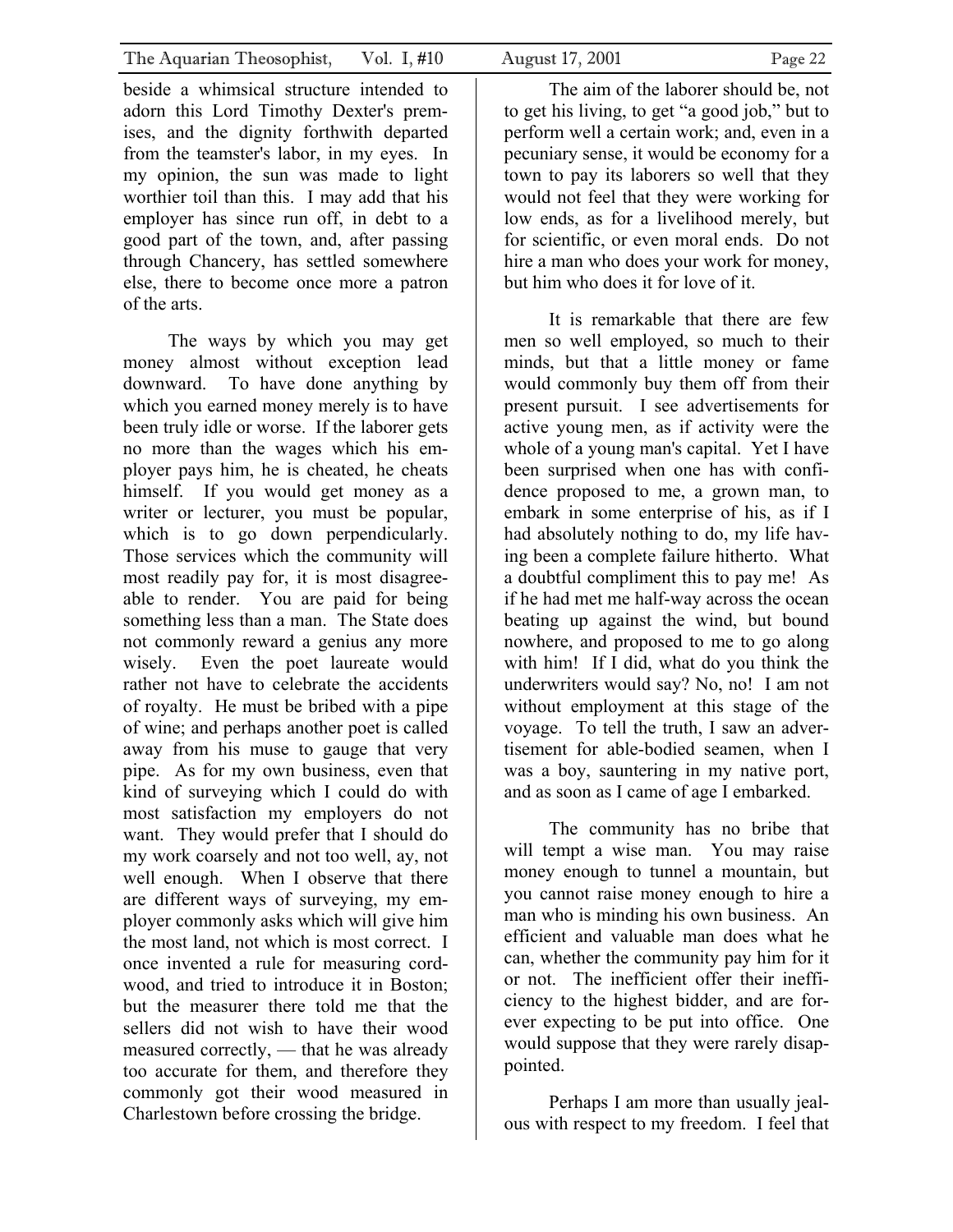my connection with and obligation to society are still very slight and transient. Those slight labors which afford me a livelihood, and by which it is allowed that I am to some extent serviceable to my contemporaries, are as yet commonly a pleasure to me, and I am not often reminded that they are a necessity. So far I am successful. But I foresee that if my wants should be much increased, the labor required to supply them would become a drudgery. If I should sell both my forenoons and afternoons to society, as most appear to do, I am sure that for me there would be nothing left worth living for. I trust that I shall never thus sell my birthright for a mess of pottage. I wish to suggest that a man may be very industrious, and yet not spend his time well. There is no more fatal blunderer than he who consumes the greater part of his life getting his living. All great enterprises are self-supporting. The poet, for instance, must sustain his body by his poetry, as a steam planing-mill feeds its boilers with the shavings it makes. You must get your living by loving. But as it is said of the merchants that ninety-seven in a hundred fail, so the life of men generally, tried by this standard, is a failure, and bankruptcy may be surely prophesied.

Merely to come into the world the heir of a fortune is not to be born, but to be still-born, rather. To be supported by the charity of friends, or a government pension, — provided you continue to breathe, — by whatever fine synonyms you describe these relations, is to go into the almshouse. On Sundays the poor debtor goes to church to take an account of stock, and finds, of course, that his outgoes have been greater than his income. In the Catholic Church, especially, they go into chancery, make a clean confession, give up all, and think to start again. Thus men will lie on their backs, talking about the fall of man, and never make an effort to get up.

As for the comparative demand which men make on life, it is an important

difference between two, that the one is satisfied with a level success, that his marks can all be hit by point-blank shots, but the other, however low and unsuccessful his life may be, constantly elevates his aim, though at a very slight angle to the horizon. I should much rather be the last man, — though, as the Orientals say, "Greatness doth not approach him who is forever looking down; and all those who are looking high are growing poor."

It is remarkable that there is little or nothing to be remembered written on the subject of getting a living; how to make getting a living not merely holiest and honorable, but altogether inviting and glorious; for if getting a living is not so, then living is not. One would think, from looking at literature, that this question had never disturbed a solitary individual's musings. Is it that men are too much disgusted with their experience to speak of it? The lesson of value which money teaches, which the Author of the Universe has taken so much pains to teach us, we are inclined to skip altogether. As for the means of living, it is wonderful how indifferent men of all classes are about it, even reformers, so called, — whether they inherit, or earn, or steal it. I think that Society has done nothing for us in this respect, or at least has undone what she has done. Cold and hunger seem more friendly to my nature than those methods which men have adopted and advise to ward them off.

The title wise is, for the most part, falsely applied. How can one be a wise man, if he does not know any better how to live than other men? — if he is only more cunning and intellectually subtle? Does Wisdom work in a tread-mill? or does she teach how to succeed by her example? Is there any such thing as wisdom not applied to life? Is she merely the miller who grinds the finest logic? It is pertinent to ask if Plato got his living in a better way or more successfully than his contemporaries, — or did he succumb to the difficulties of life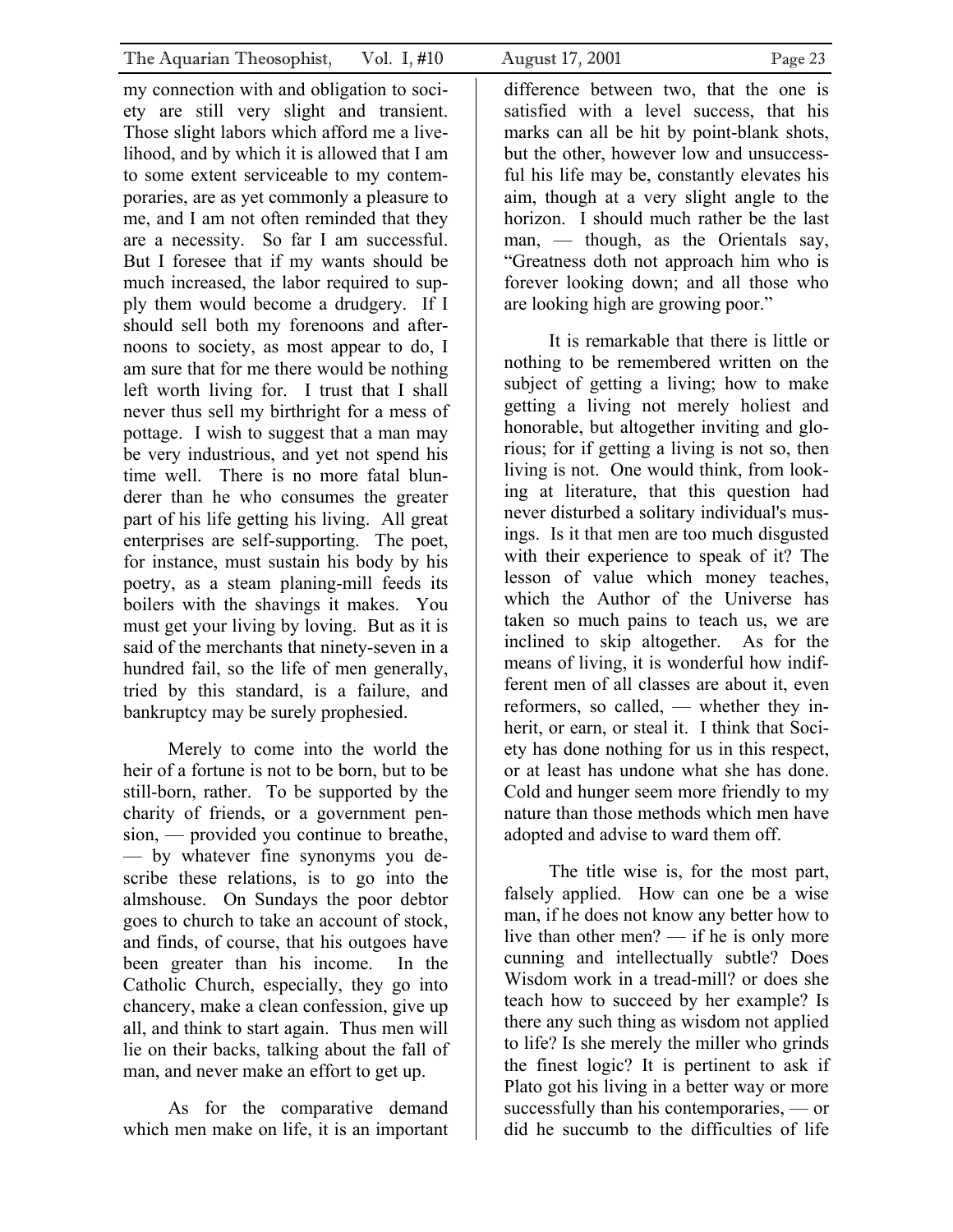like other men? Did he seem to prevail over some of them merely by indifference, or by assuming grand airs? or find it easier to live, because his aunt remembered him in her will? The ways in which most men get their living, that is, live, are mere makeshifts, and a shirking of the real business of life, — chiefly because they do not know, but partly because they do not mean, any better.

The rush to California, for instance, and the attitude, not merely of merchants, but of philosophers and prophets, so called, in relation to it, reflect the greatest disgrace on mankind. That so many are ready to live by luck, and so get the means of commanding the labor of others less lucky, without contributing any value to society! And that is called enterprise! I know of no more startling development of the immorality of trade, and all the common modes of getting a living. The philosophy and poetry and religion of such a mankind are not worth the dust of a puffball. The hog that gets his living by rooting, stirring up the soil so, would be ashamed of such company. If I could command the wealth of all the worlds by lifting my finger, I would not pay such a price for it. Even Mahomet knew that God did not make this world in jest. It makes God to be a moneyed gentleman who scatters a handful of pennies in order to see mankind scramble for them. The world's raffle! A subsistence in the domains of Nature a thing to be raffled for! What a comment, what a satire, on our institutions! The conclusion will be, that mankind will hang itself upon a tree. And have all the precepts in all the Bibles taught men only this? and is the last and most admirable invention of the human race only an improved muck-rake? Is this the ground on which Orientals and Occidentals meet? Did God direct us so to get our living, digging where we never planted, — and He would, perchance, reward us with lumps of gold?

God gave the righteous man a certificate entitling him to food and raiment, but the unrighteous man found a facsimile of the same in God's coffers, and appropriated it, and obtained food and raiment like the former. It is one of the most extensive systems of counterfeiting that the world has seen. I did not know that mankind were suffering for want of gold. I have seen a little of it. I know that it is very malleable, but not so malleable as wit. A grain of gold will gild a great surface, but not so much as a grain of wisdom.

The gold-digger in the ravines of the mountains is as much a gambler as his fellow in the saloons of San Francisco. What difference does it make whether you shake dirt or shake dice? If you win, society is the loser. The gold-digger is the enemy of the honest laborer, whatever checks and compensations there may be. It is not enough to tell me that you worked hard to get your gold. So does the Devil work hard. The way of transgressors may be hard in many respects. The humblest observer who goes to the mines sees and says that gold-digging is of the character of a lottery; the gold thus obtained is not the same thing with the wages of honest toil. But, practically, he forgets what he has seen, for he has seen only the fact, not the principle, and goes into trade there, that is, buys a ticket in what commonly proves another lottery, where the fact is not so obvious.

After reading Howitt's account of the Australian gold-diggings one evening, I had in my mind's eye, all night, the numerous valleys, with their streams, all cut up with foul pits, from ten to one hundred feet deep, and half a dozen feet across, as close as they can be dug, and partly filled with water, — the locality to which men furiously rush to probe for their fortunes, uncertain where they shall break ground, — not knowing but the gold is under their camp itself, — sometimes digging one hundred and sixty feet before they strike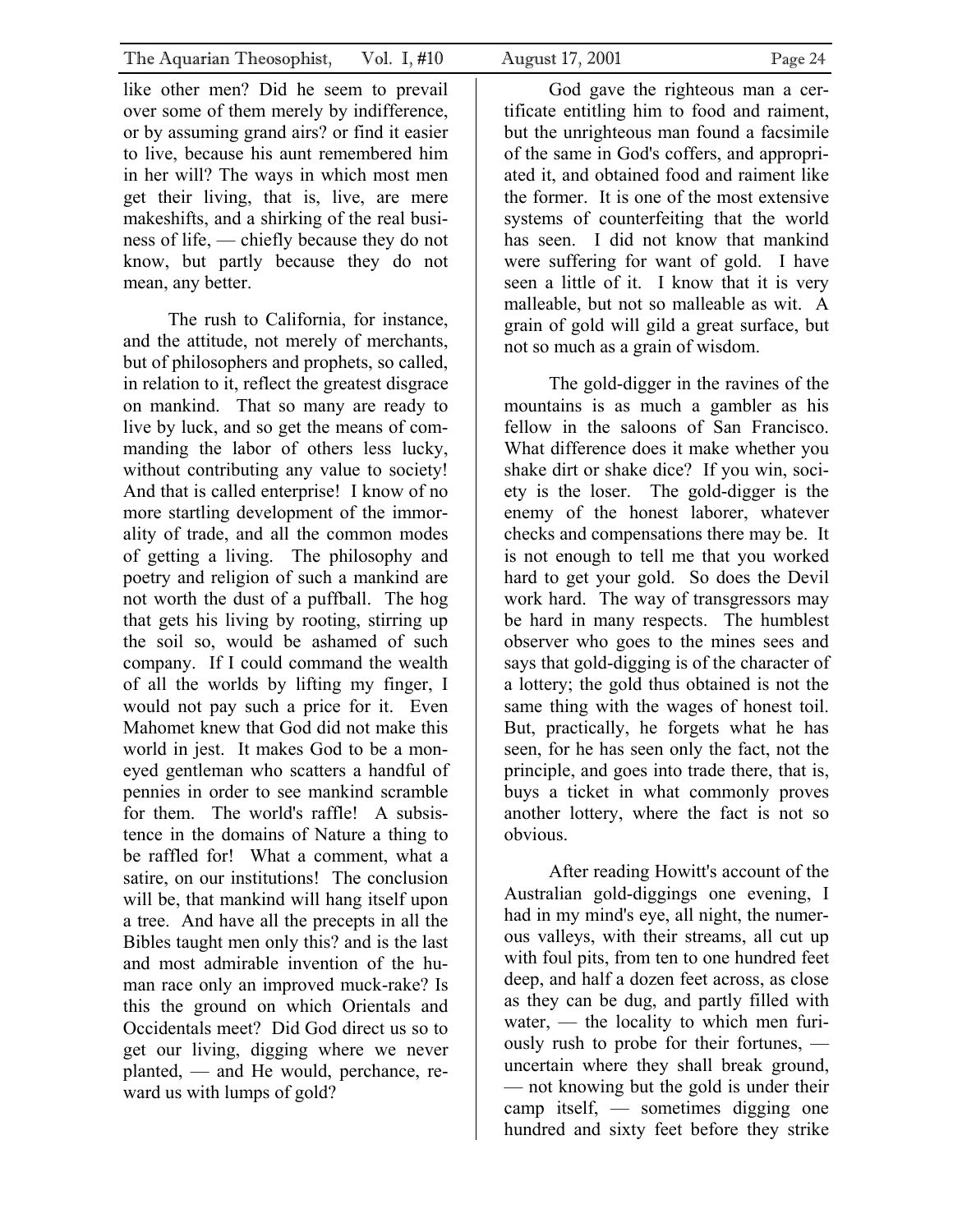the vein, or then missing it by a foot,  $$ turned into demons, and regardless of each others' rights, in their thirst for riches, whole valleys, for thirty miles, suddenly honeycombed by the pits of the miners, so that even hundreds are drowned in them, — standing in water, and covered with mud and clay, they work night and day, dying of exposure and disease. Having read this, and partly forgotten it, I was thinking, accidentally, of my own unsatisfactory life, doing as others do; and with that vision of the diggings still before me, I asked myself why I might not be washing some gold daily, though it were only the finest particles, — why I might not sink a shaft down to the gold within me, and work that mine. There is a Ballarat, a Bendigo for you, — what though it were a sulky-gully? At any rate, I might pursue some path, however solitary and narrow and crooked, in which I could walk with love and reverence. Wherever a man separates from the multitude, and goes his own way in this mood, there indeed is a fork in the road, though ordinary travellers may see only a gap in the paling. His solitary path across lots will turn out the higher way of the two.

Men rush to California and Australia as if the true gold were to be found in that direction; but that is to go to the very opposite extreme to where it lies. They go prospecting farther and farther away from the true lead, and are most unfortunate when they think themselves most successful. Is not our native soil auriferous? Does not a stream from the golden mountains flow through our native valley? and has not this for more than geologic ages been bringing down the shining particles and forming the nuggets for us? Yet, strange to tell, if a digger steal away, prospecting for this true gold, into the unexplored solitudes around us, there is no danger that any will dog his steps, and endeavor to supplant him. He may claim and undermine the whole valley even, both the cultivated

and the uncultivated portions, his whole life long in peace, for no one will ever dispute his claim. They will not mind his cradles or his toms. He is not confined to a claim twelve feet square, as at Ballarat, but may mine anywhere, and wash the whole wide world in his tom.

Howitt says of the man who found the great nugget which weighed twentyeight pounds, at the Bendigo diggings in Australia: "He soon began to drink; got a horse, and rode all about, generally at full gallop, and, when he met people, called out to inquire if they knew who he was, and then kindly informed them that he was 'the bloody wretch that had found the nugget.' At last he rode full speed against a tree, and nearly knocked his brains out." I think, however, there was no danger of that, for he had already knocked his brains out against the nugget. Howitt adds, "He is a hopelessly ruined man." But he is a type of the class. They are all fast men. Hear some of the names of the places where they dig: "Jackass Flat," — "Sheep's-Head Gully," — "Murderer's Bar," etc. Is there no satire in these names? Let them carry their ill-gotten wealth where they will, I am thinking it will still be "Jackass Flat," if not "Murderer's Bar," where they live.

The last resource of our energy has been the robbing of graveyards on the Isthmus of Darien, an enterprise which appears to be but in its infancy; for, according to late accounts, an act has passed its second reading in the legislature of New Granada, regulating this kind of mining; and a correspondent of the "Tribune" writes: "In the dry season, when the weather will permit of the country being properly prospected, no doubt other rich 'guacas' [that is, graveyards] will be found." To emigrants he says: "do not come before December; take the Isthmus route in preference to the Boca del Toro one; bring no useless baggage, and do not cumber yourself with a tent; but a good